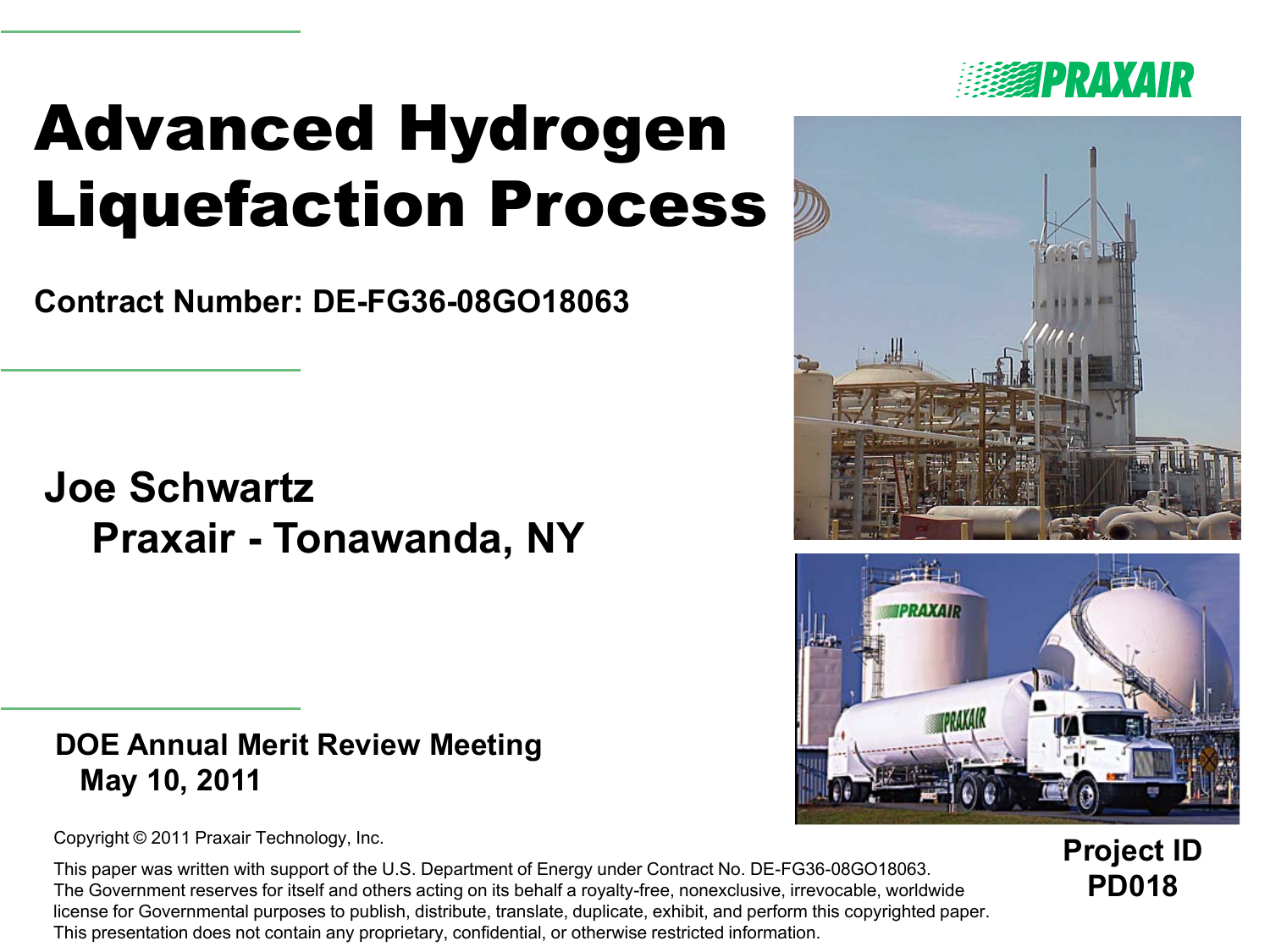



### **Program Timeline**

|  | <b>Current Budget</b> |  |
|--|-----------------------|--|
|--|-----------------------|--|

|                | Total     | <b>Spent</b><br>(as of March 1) | $\blacktriangleright$ |
|----------------|-----------|---------------------------------|-----------------------|
| <b>DOE</b>     | 800,000   | 667,684                         |                       |
| <b>Praxair</b> | 200,000   | 166,921                         |                       |
| <b>TOTAL</b>   | 1,000,000 | 834,605                         |                       |

**100% Complete** 6 Estimate Capital Cost

### Phase II 7/08 – 12/09 1/10 – 12/10 1/11-12/11 Phase I Phase II Phase III

#### **Phase I – Feasibility**

- 1 Develop Alternative Hydrogen Liquefaction Processes
- 2 Validate Ortho-Para Conversion Process Performance

#### **Phase II – Hydrogen Liquefaction Process Development**

- 3 Establish Efficiency, Equipment, and Material Performance Targets
- 4 Evaluate Potential Cost Reduction and Efficiency Improvement
- **Phase III – Process Performance Evaluation**
	- 5 Demonstrate Improved Ortho-Para Conversion Process
	-

### **Barriers Addressed**

- **C. High Cost and Low Energy Efficiency of Hydrogen Liquefaction** 
	- **Improved efficiency**
	- Improved overall process by integration
	- Reduced capital cost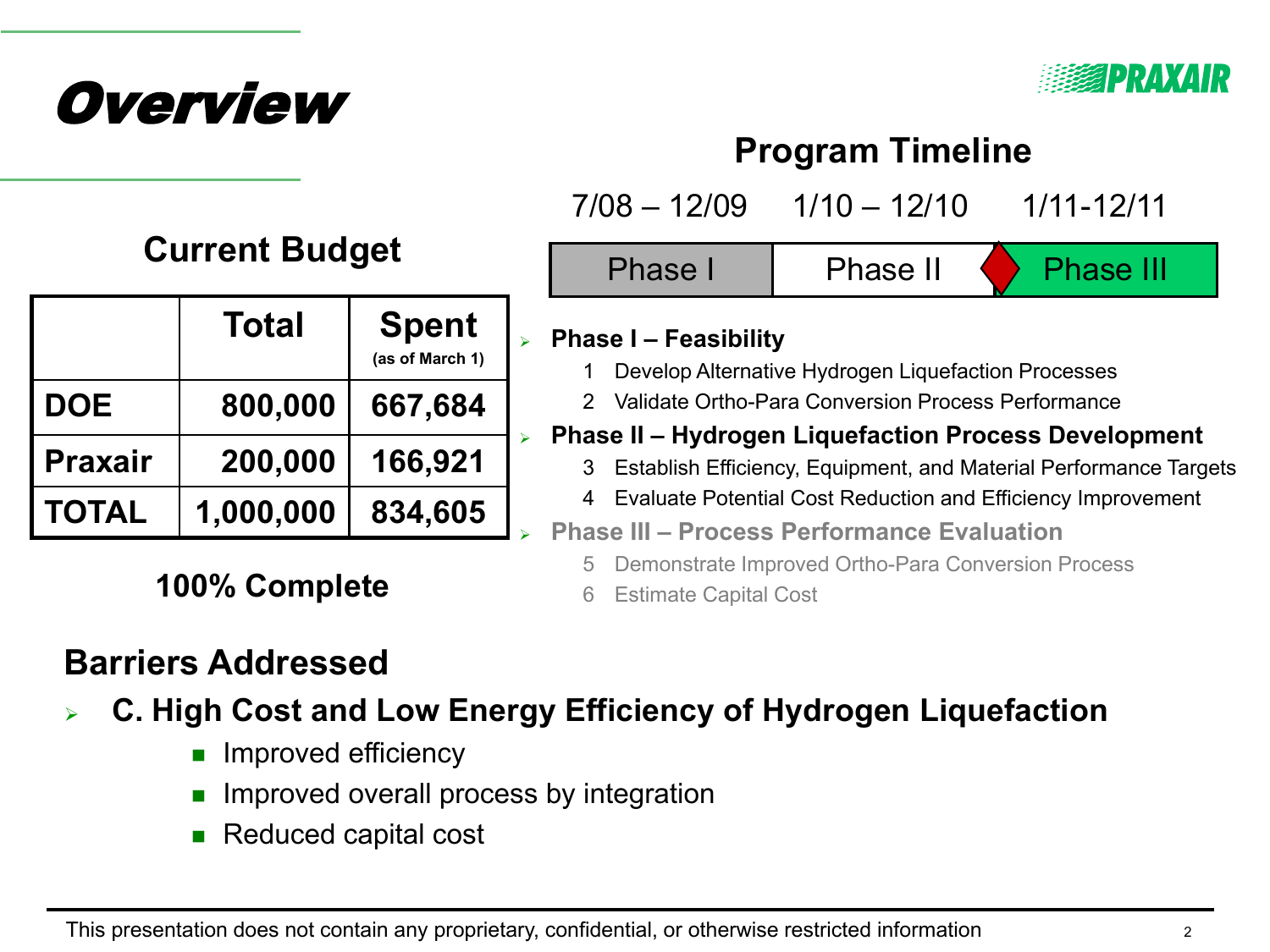

## Hydrogen Liquefaction Existing Process Flow Diagram

- **Existing process is highly integrated with air separation**
- **Liquid nitrogen typically used as a coolant in the process**

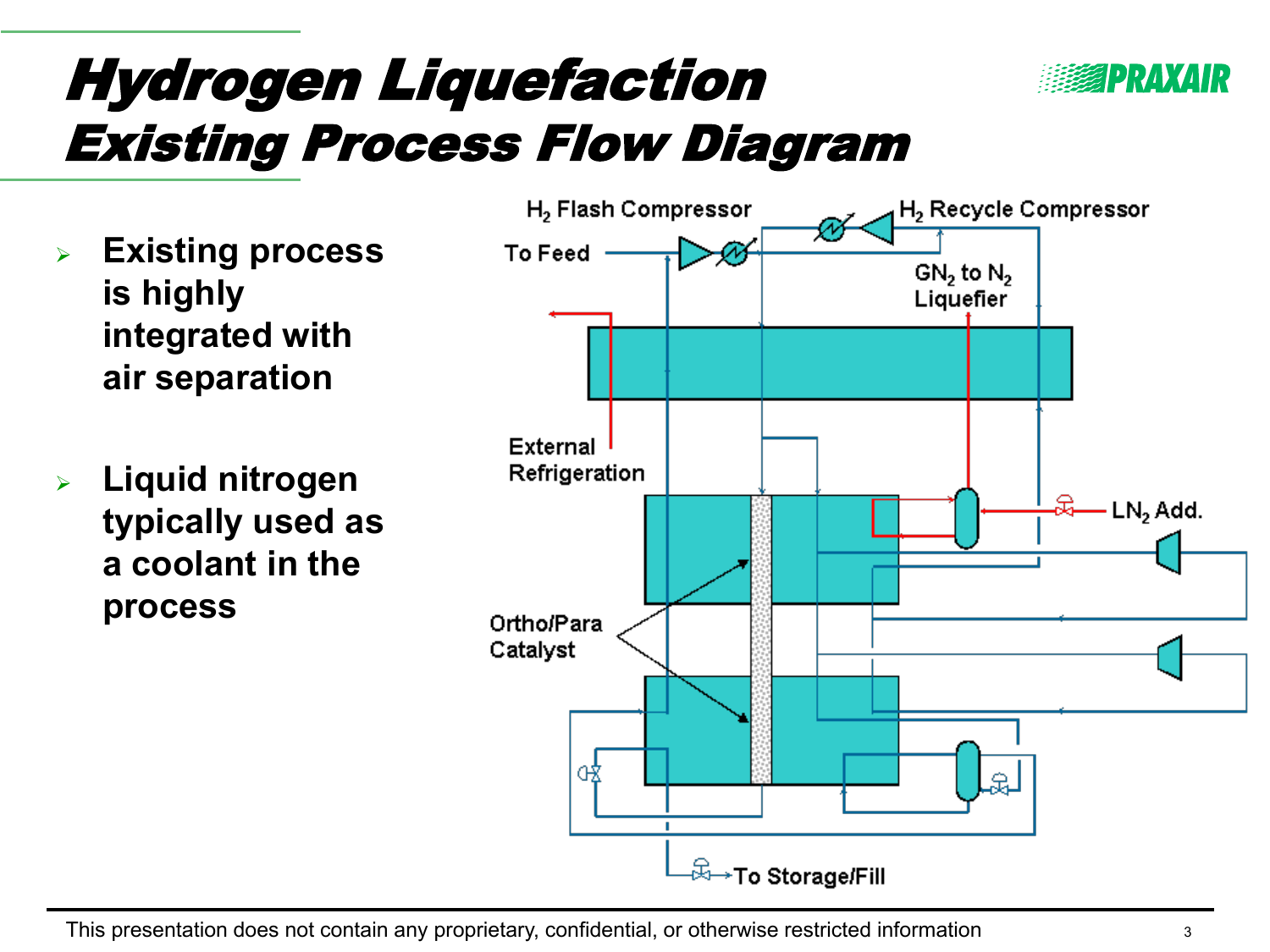

- **Hydrogen will cool upon expansion only if it is already cold**
- **Hydrogen has an exceptionally low critical temperature (33 K)**
- **N2 (126 K), O2 (155), CH4 (190), Ar (151), CO (133), Kr (209), Xe (290) all have inversion temperatures about 5 – 5.5 \* T** $_{\rm crit}$ 
	- \* From Scott, R.B. et al. Technology and Uses of Liquid Hydrogen*,* p.42, The MacMillan Company, New York, 1964.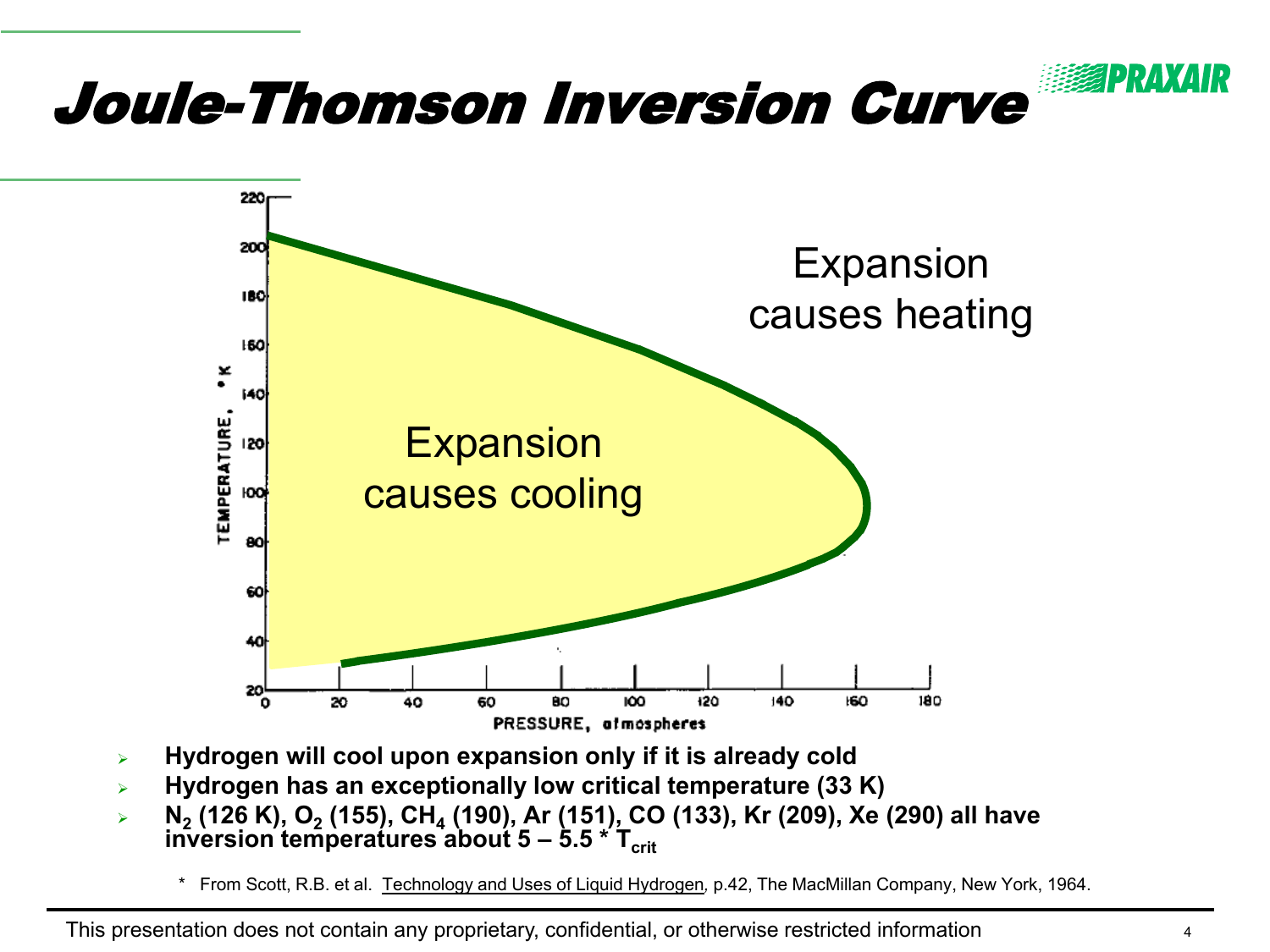## Hydrogen Liquefier Equipment Design Considerations



| <b>Component</b>                        | <b>State of the Art</b>              | <b>Near Term</b>                                              | <b>Long Term</b>                                            |
|-----------------------------------------|--------------------------------------|---------------------------------------------------------------|-------------------------------------------------------------|
| <b>Compressors</b>                      | <b>Reciprocating</b><br><b>Screw</b> | <b>Reciprocating</b><br><b>Centrifugal</b>                    | <b>Centrifugal</b><br><b>Hydride</b><br><b>Guided Rotor</b> |
| <b>Pre-Cooling</b>                      | Liquid $N_2$                         | <b>Mixed gas</b>                                              | <b>Magnetic</b>                                             |
| <b>Low-Temp</b><br><b>Refrigeration</b> | <b>Reverse</b><br><b>Brayton</b>     | <b>Reverse</b><br><b>Brayton with</b><br>advanced<br>turbines | <b>Magnetic</b><br><b>Acoustic</b>                          |
| <b>Heat</b><br><b>Exchangers</b>        | <b>Brazed</b><br>aluminum            | <b>Brazed</b><br>aluminum<br>Micro-channel                    | Micro-channel                                               |
| <b>Ortho-Para</b><br><b>Conversion</b>  | <b>Catalytic</b><br>conversion       | <b>Improved</b><br>ortho-para<br>process                      | <b>Advanced</b><br>ortho-para<br>process                    |

This presentation does not contain any proprietary, confidential, or otherwise restricted information 5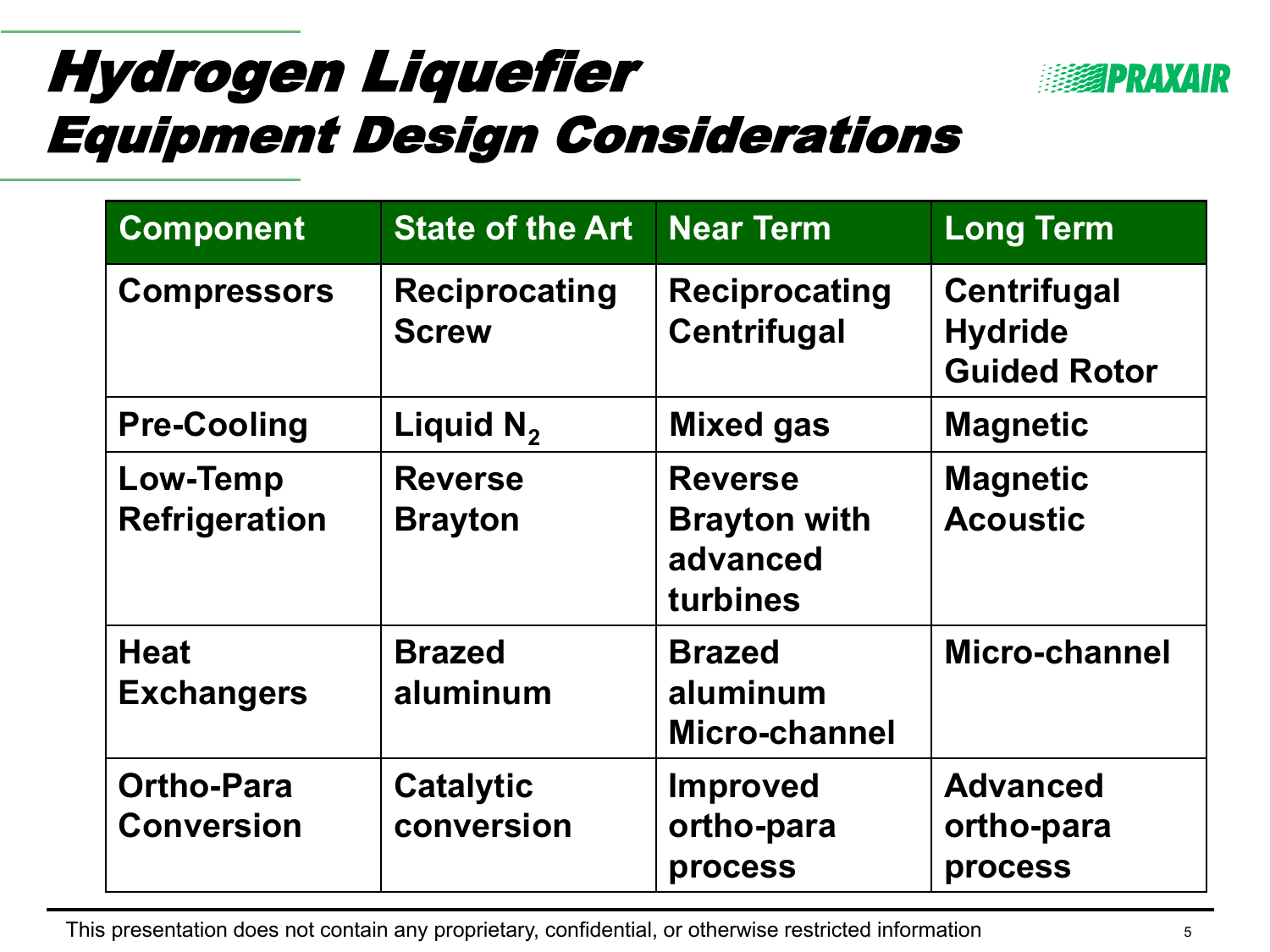

## Objectives - Relevance

- **Program - Develop a low-cost hydrogen liquefaction system for 30 and 300 tons/day that meets or exceeds DOE targets for 2012**
	- Improve liquefaction energy efficiency from 14 kWh/kg (2005 status) to 11 kWh/kg (2012 goal) - 22% improvement
	- Reduce liquefier capital cost
	- Integrate improved process equipment
	- Integrate improved ortho-para conversion process
	- Develop optimized new liquefaction process based on new equipment and new ortho-para conversion process
- **Phase II – Process Development**
	- Establish performance targets for process equipment and ortho-para conversion to meet the cumulative efficiency improvement required by the 2012 goal (22% improvement)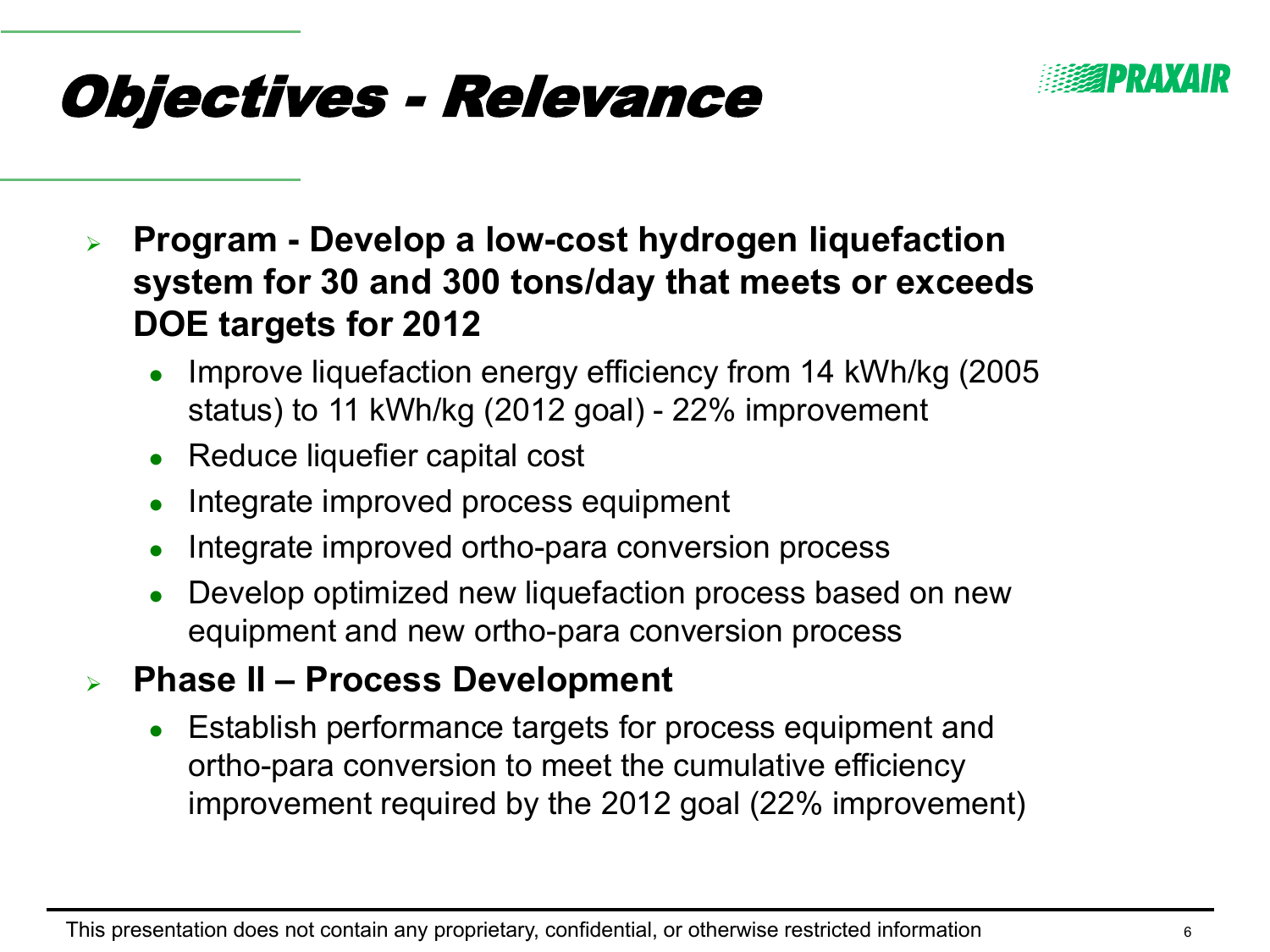

## DOE Targets – Relevance

| <b>Category</b>                                               | 2005<br><b>Status</b> | 2012       | 2017   |  |  |
|---------------------------------------------------------------|-----------------------|------------|--------|--|--|
| <b>Small-Scale Liquefaction (30,000 kg H<sub>2</sub>/day)</b> |                       |            |        |  |  |
| <b>Installed Capital Cost (\$)</b>                            | \$50M                 | \$40M      | \$30M  |  |  |
| <b>Energy Efficiency (%)</b>                                  | <b>70%</b>            | <b>75%</b> | 85%    |  |  |
| Large-Scale Liquefaction (300,000 kg H <sub>2</sub> /day)     |                       |            |        |  |  |
| <b>Installed Capital Cost (\$)</b>                            | \$170M                | \$130M     | \$100M |  |  |
| <b>Energy Efficiency (%)</b>                                  | 80%                   | $>80\%$    | 87%    |  |  |

**Liquefied Hydrogen LHV**

**Efficiency =**

**Liquefied Hydrogen LHV + Liquefaction Energy**

This presentation does not contain any proprietary, confidential, or otherwise restricted information 7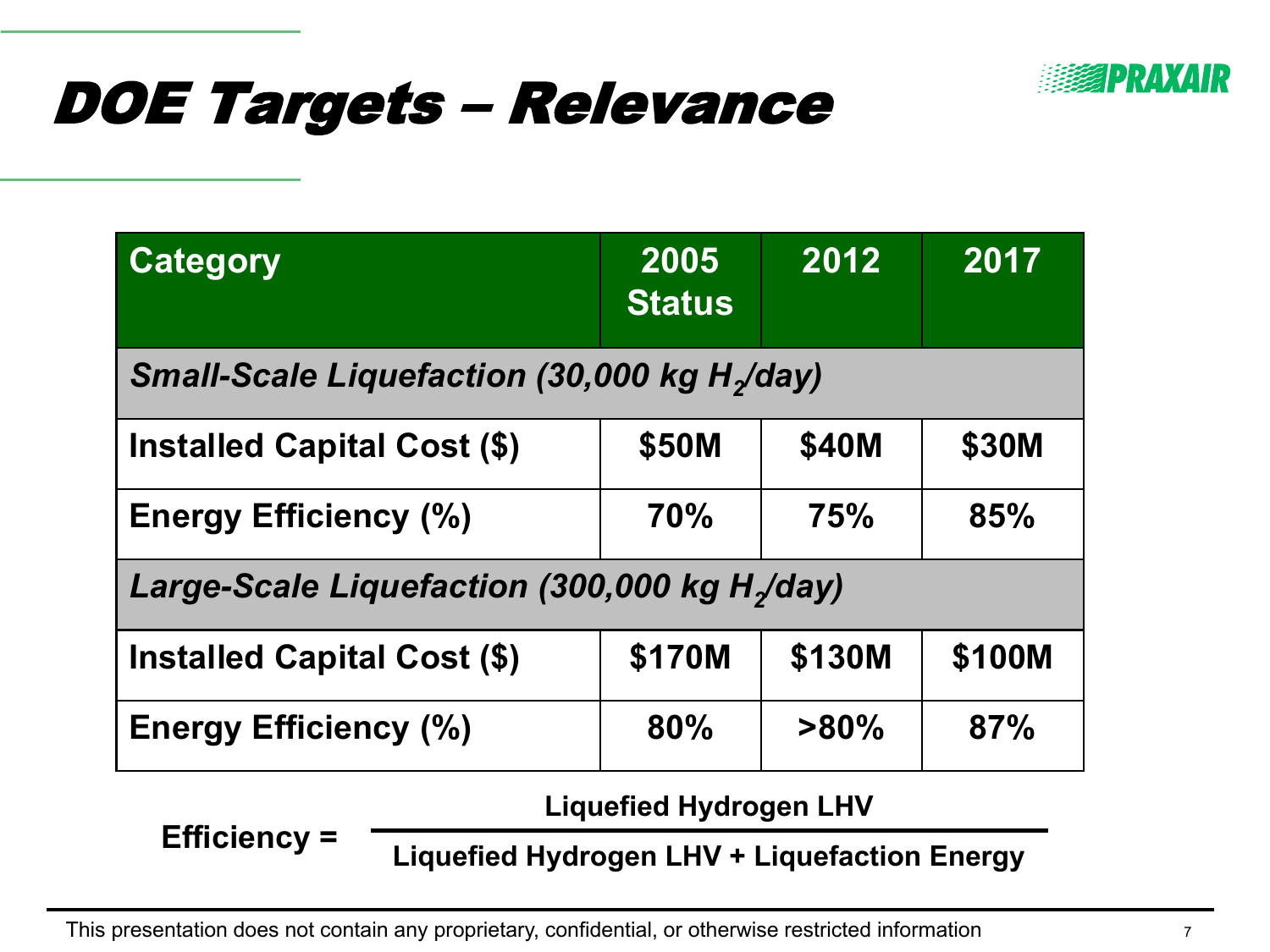

# Hydrogen Delivery - Relevance

- **Pipeline (~ 1 billion scfd)**
	- **Refineries and other large hydrogen consumers**
- **Liquid (~ 10 million scfd)**
	- **1.8 million scf/truck**
	- **Liquefaction is energy intensive and expensive**
	- **Liquid serves an important market segment**
- **Tube Trailers**
	- **125,000 scf/truck**
- **Cylinders**
	- **250 scf/cylinder**





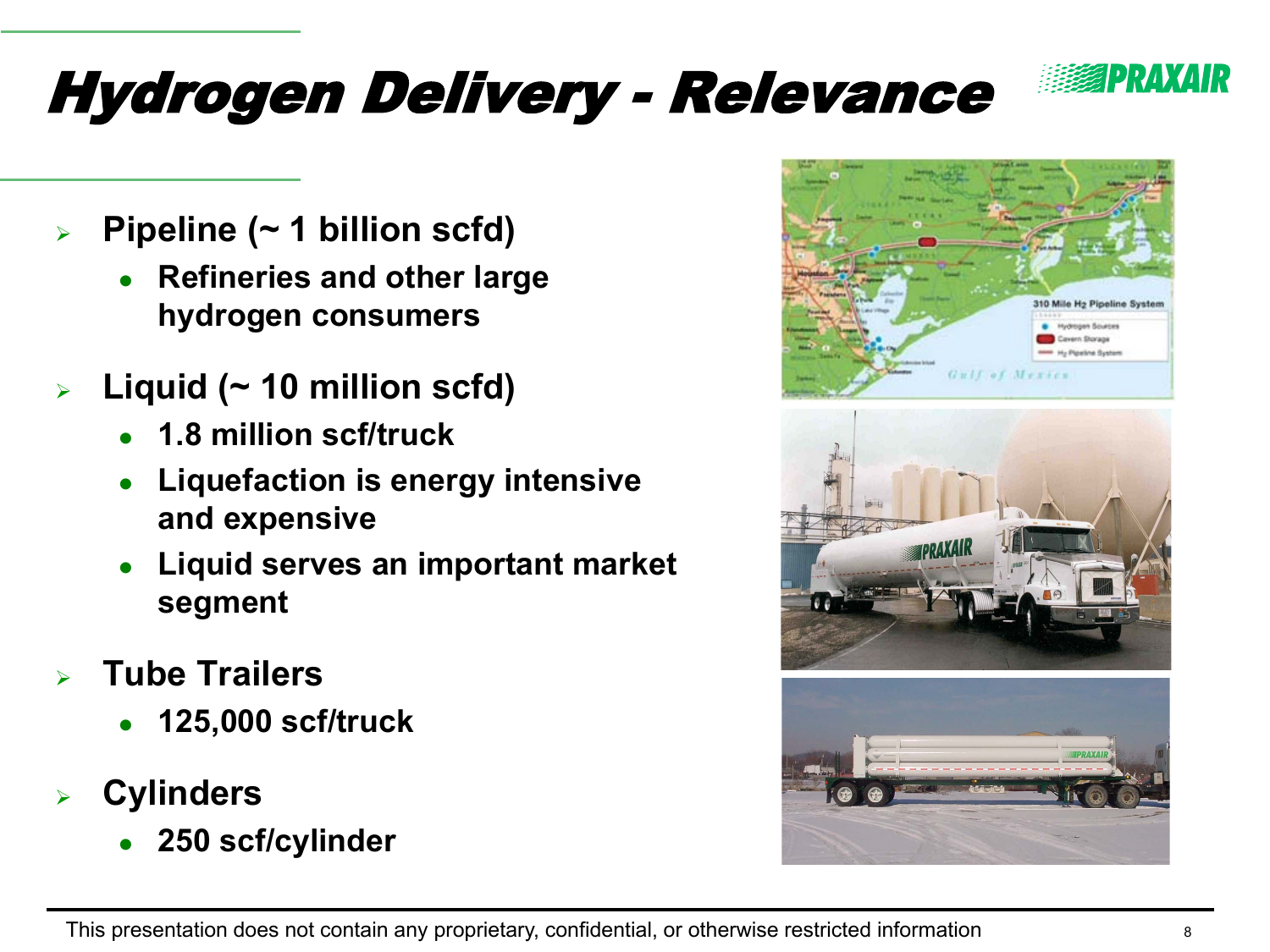# Hydrogen Distribution - Relevance





**Liquid Tanker 4500 kg H<sub>2</sub>** 

**Tube Trailer 300 kg H<sub>2</sub>** 

- **Both weigh about 80,000 lbs**
- **Liquid hydrogen might not be the best way to supply the "Hydrogen Economy", but it will play a significant role in the transition period**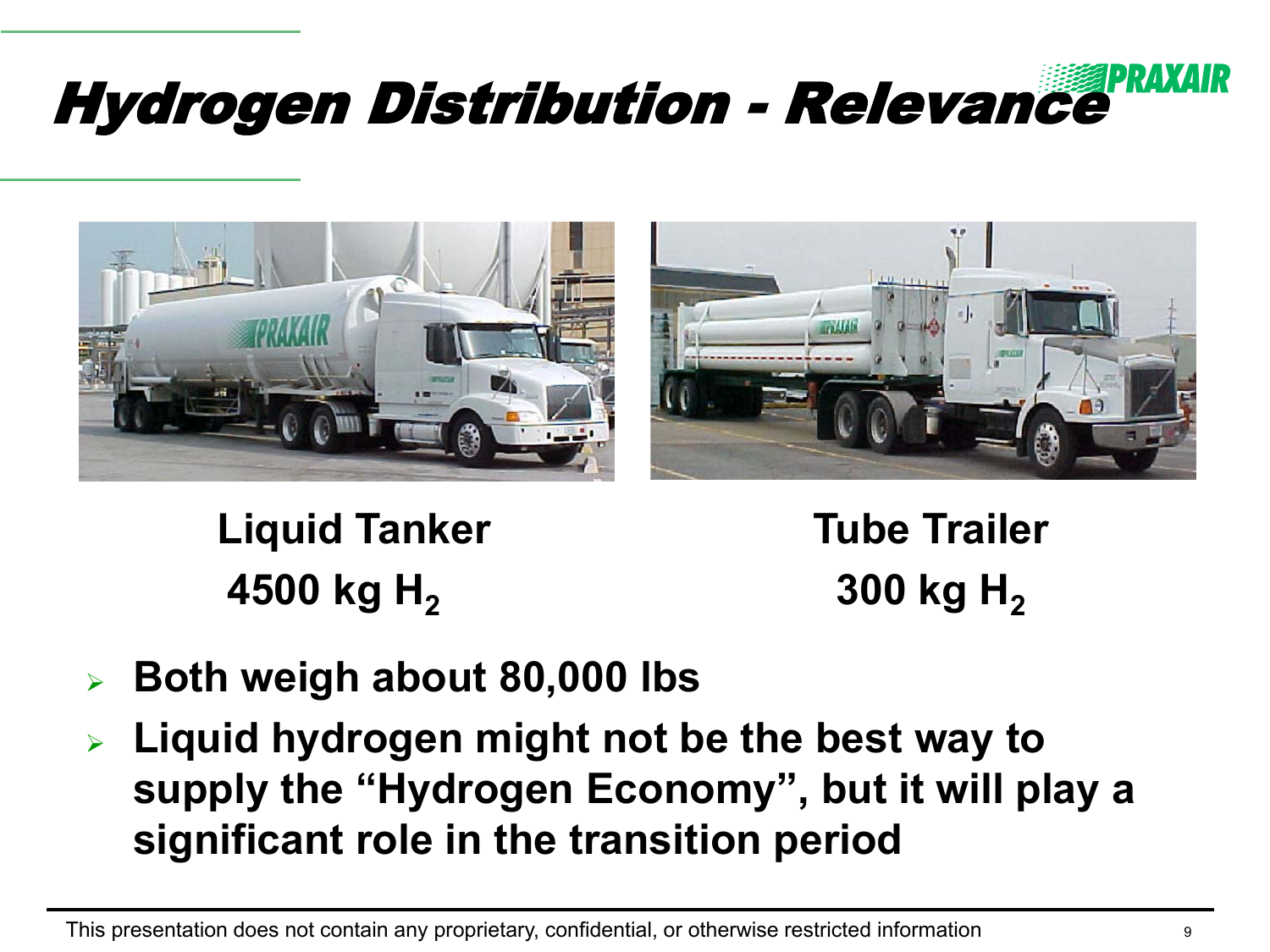

## Forms of Molecular Hydrogen



#### **Difference is due to proton spin**

- Normal Hydrogen is 75% Ortho, 25% Para
- Equilibrium Liquid Hydrogen is 0.2% Ortho, 99.8% Para
- **Ortho-Para conversion requires 18 - 45% of the minimum work requirement for liquefaction\***
	- Depends on the conversion process used
	- No sensible heat removed

\* From Baker, C. R. and Shaner, R. L. *A Study of the Efficiency of Hydrogen Liquefaction,* Int. J. Hydrogen Energy, v. 3, p. 321, 1978.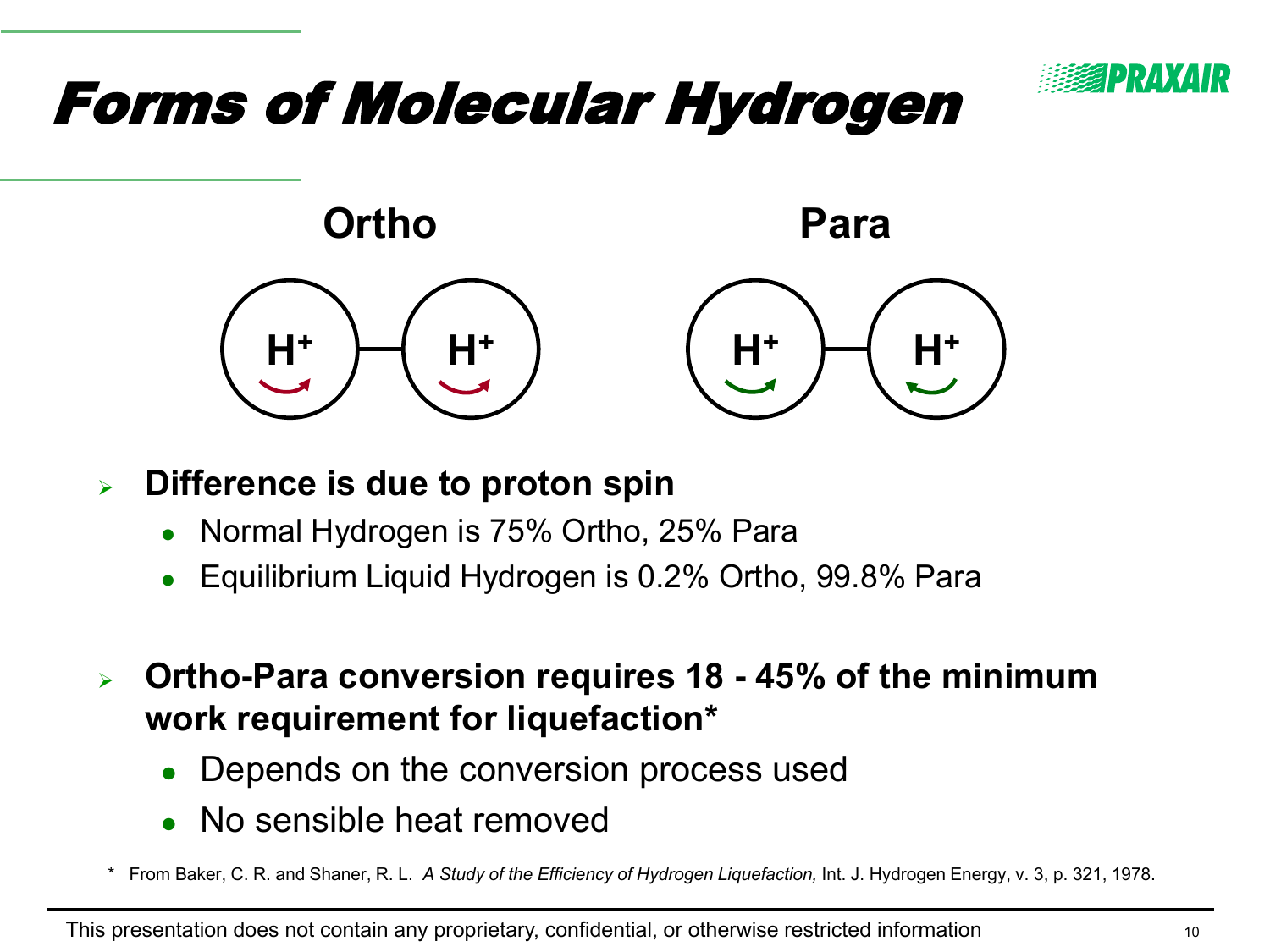

## Equilibrium Composition



**Para fraction increases as temperature approaches liquid range**

Catalyst is used to reach equilibrium composition during cooling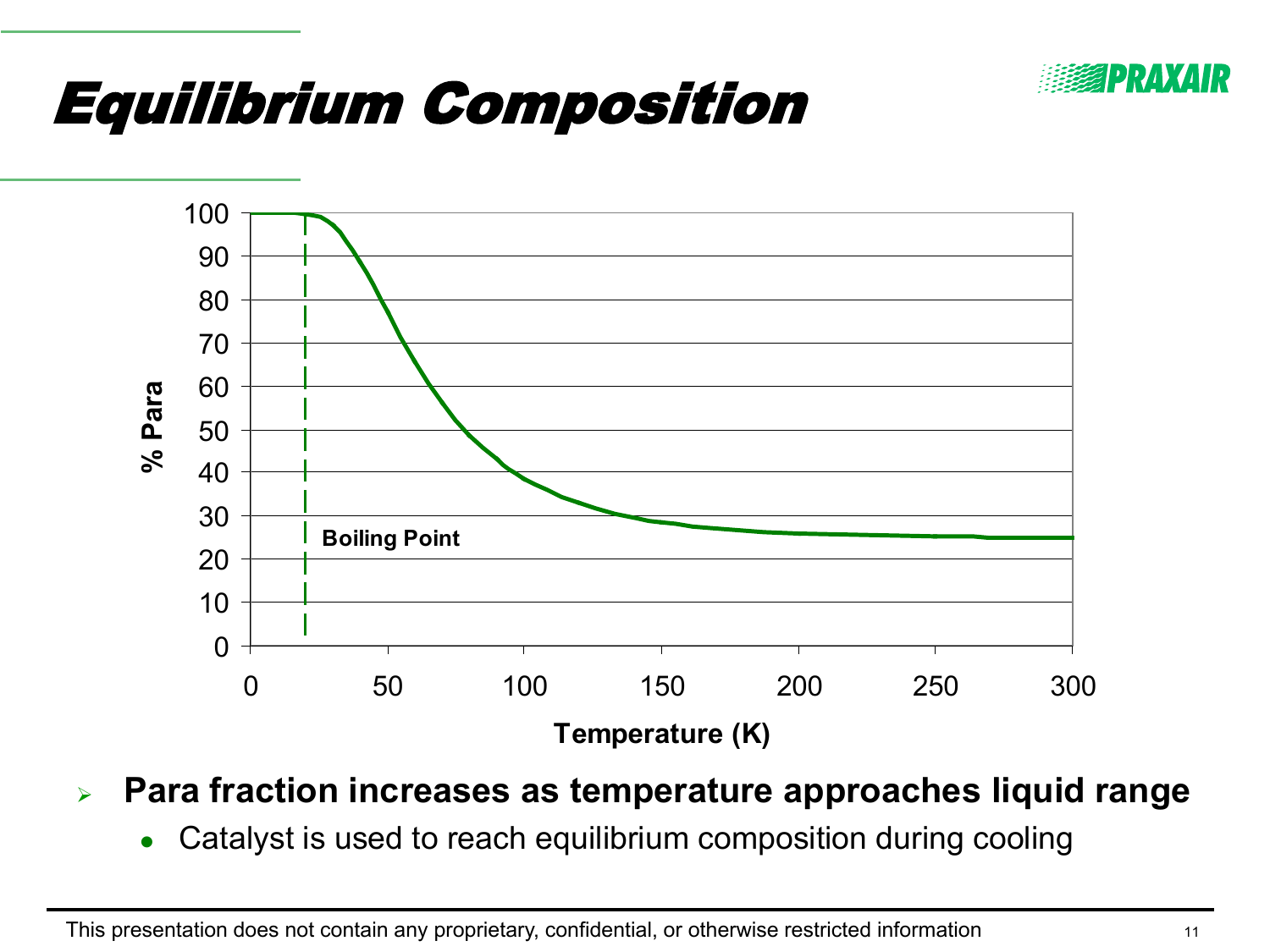

## Ortho-Para Enthalpy



### **EXA)** Heat of conversion from n-H<sub>2</sub> to e-H<sub>2</sub> in liquid is higher

From Singleton, A. H. and Lapin, A. *Design of Para-Orthohydrogen Catalytic Reactors,* Adv. Cryo. Eng., v. 11, p. 617, 1965.

This presentation does not contain any proprietary, confidential, or otherwise restricted information 12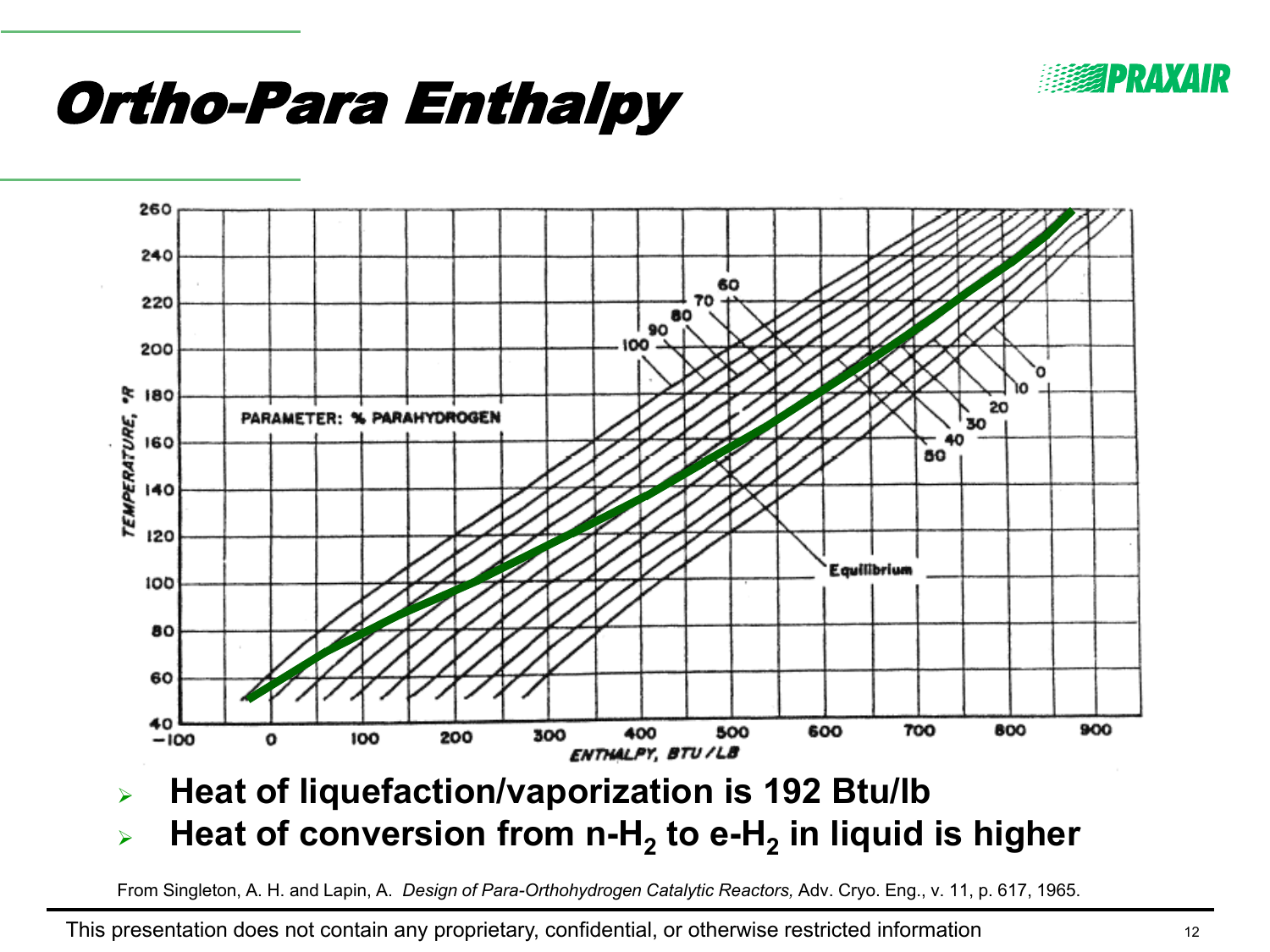

## Why It Matters - Boil-Off Loss



#### **Heat of conversion from normal to para is higher than the heat of liquefaction**

Spontaneous conversion in the storage tank can cause vaporization

Calculated values from: Gursu, S. et al. *An Optimization Study of Liquid Hydrogen Boil-Off Losses,* Int. J. Hydrogen Energy., v. 17, p. 227, 1992.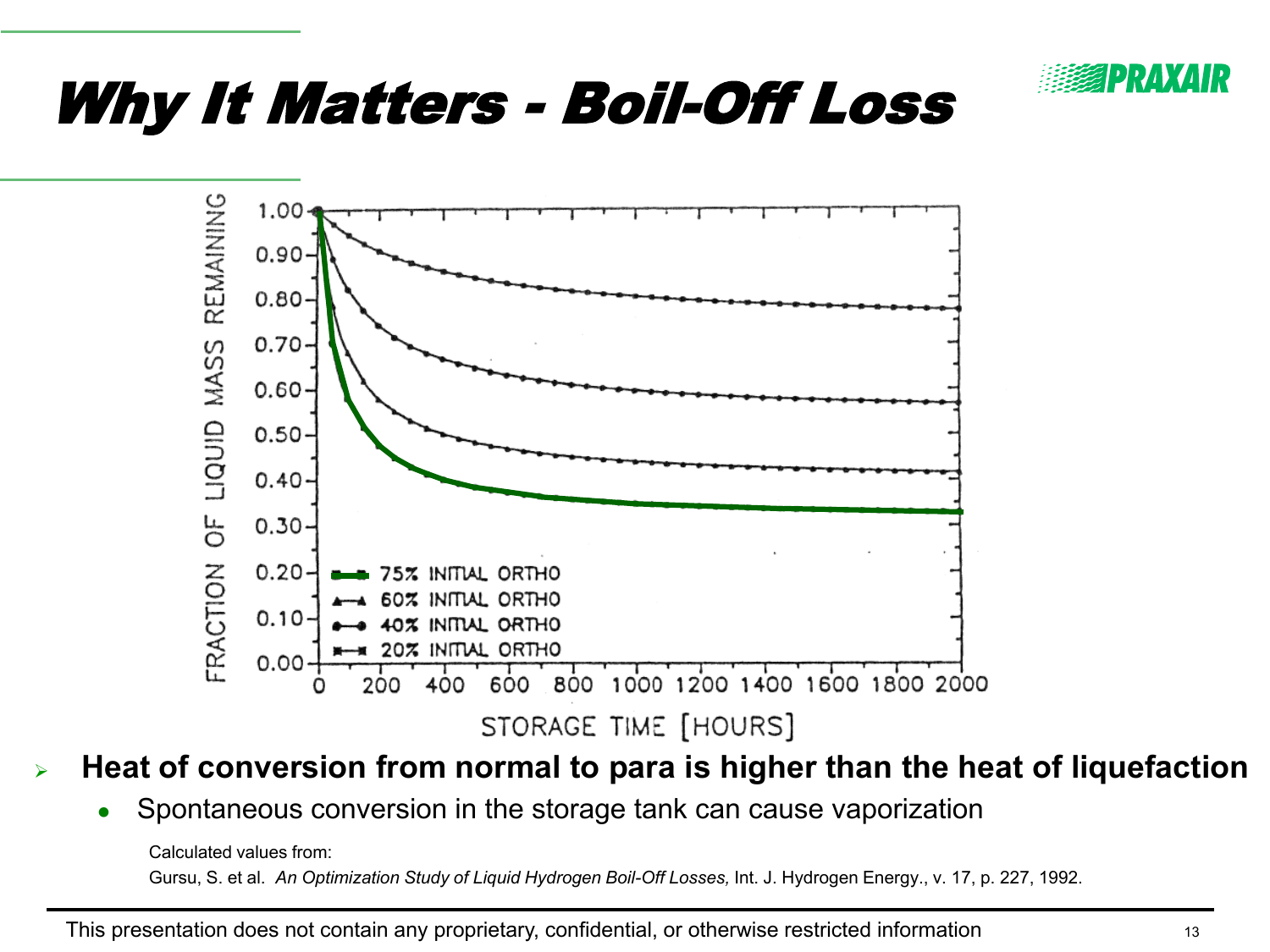

## Program Approach

 **Build on successful high-risk, low-effort program funded through EMTEC**

- \$200,000 program that demonstrated potential for improved ortho-para conversion process
- Enabled Praxair to propose this project to advance hydrogen liquefaction process development
- **Expand program to incorporate other process improvements beyond improved ortho-para conversion to increase efficiency and reduce cost**
	- Design a process with higher efficiency
	- Implement improved process equipment
	- Optimize improved ortho-para conversion process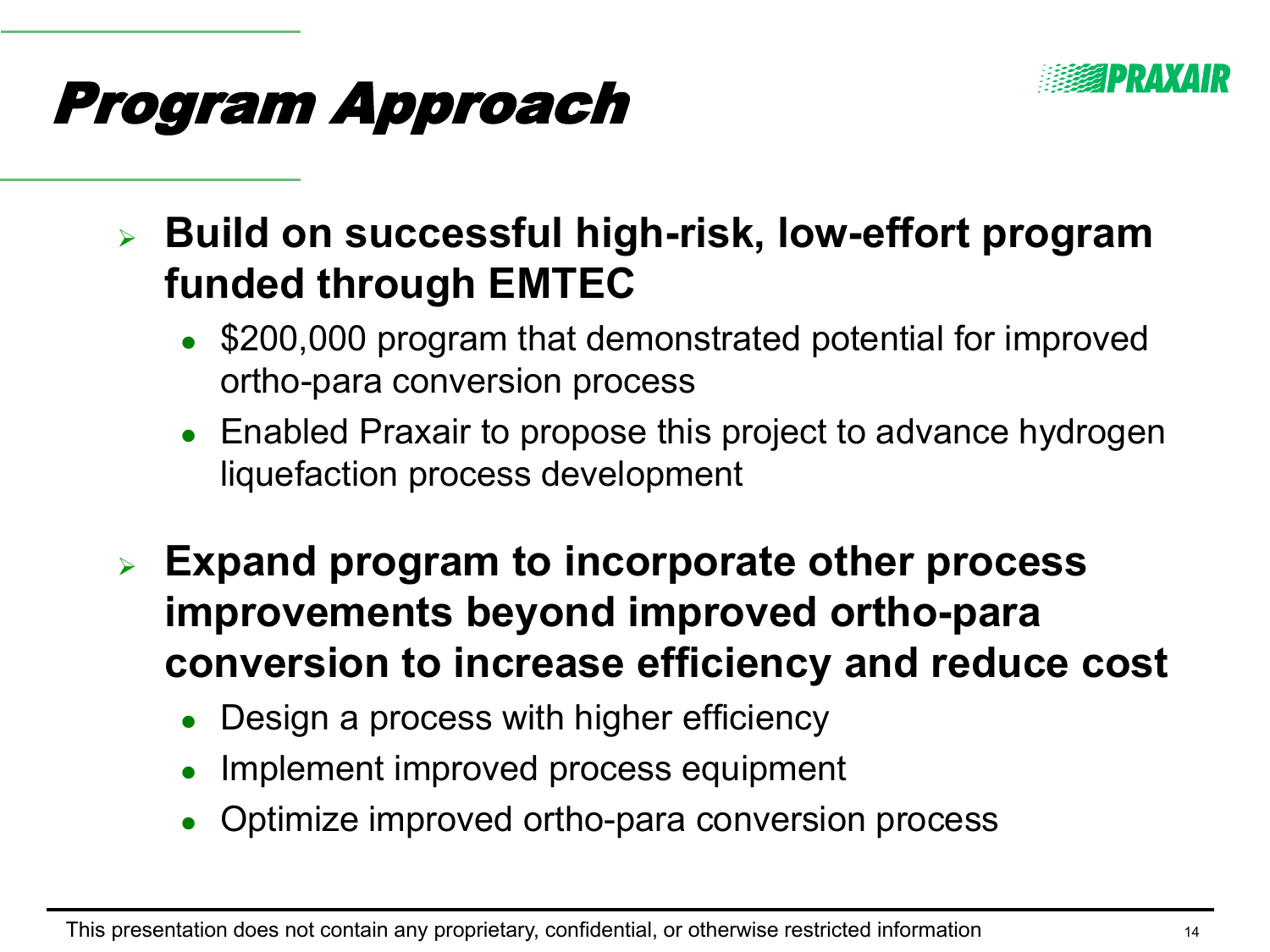

## Milestones - Approach

### **Phase I - Feasibility**

- Develop Novel Conceptual Process Designs
- Validate Improved Ortho-Para Performance

### **Phase II - Process Development**

- Establish Performance Targets
- Evaluate Process Efficiency
- **Phase III – Performance Evaluation**
	- Demonstrate Ortho-Para Performance
	- Validate Capital Cost and Performance Improvement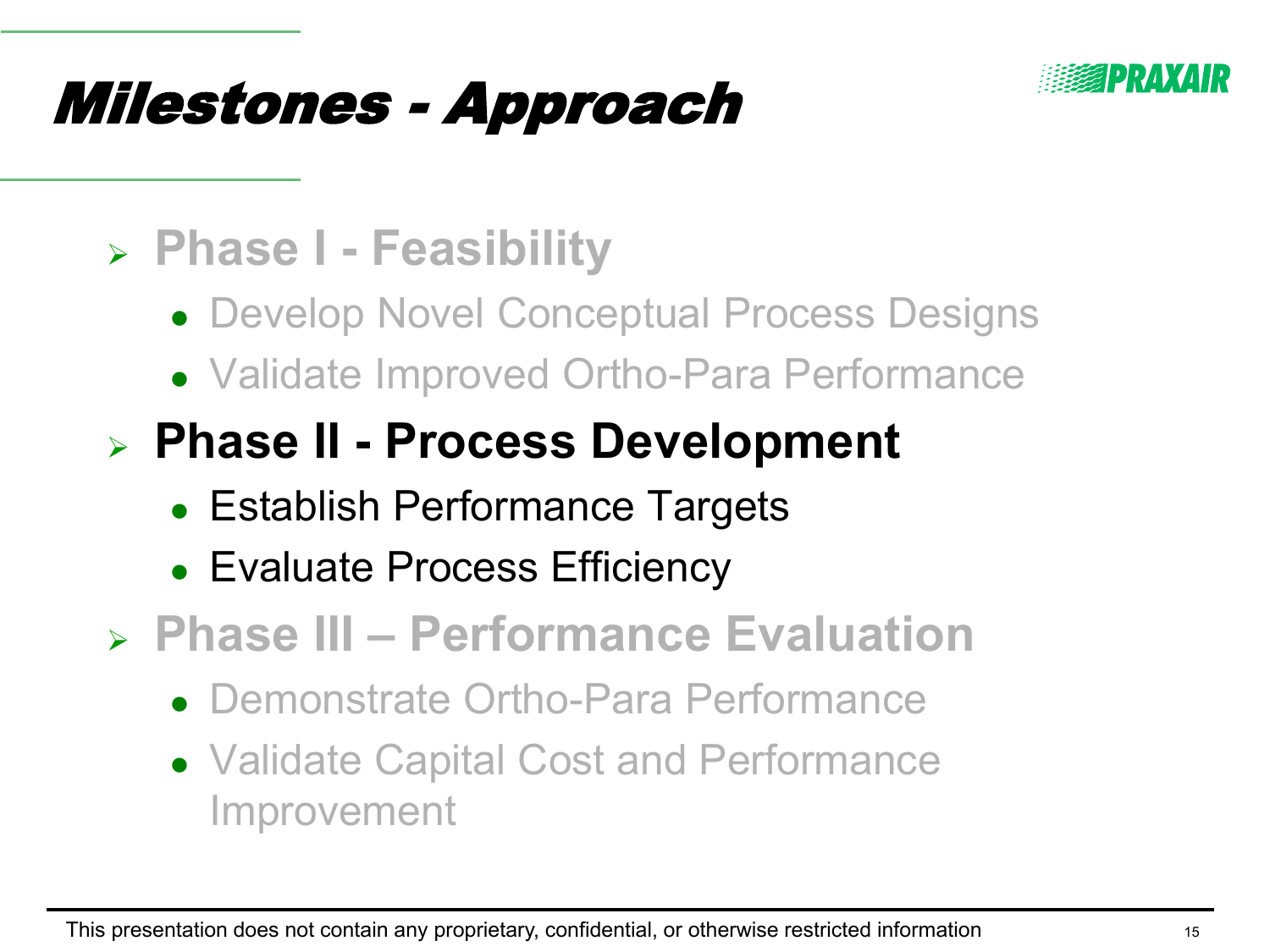## Phase II Plan - Approach



### **Process Optimization, Design, and Economics**

- Develop alternative hydrogen liquefaction processes that can optimally integrate new equipment and improved ortho-para process
- Establish targets for equipment and ortho-para conversion

### **Process Equipment Evaluation**

- Evaluate commercially available critical equipment
- Evaluate novel turbomachinery

### **Ortho-Para Conversion Optimization**

- Construct larger-scale test facility
- Validate process performance at larger scale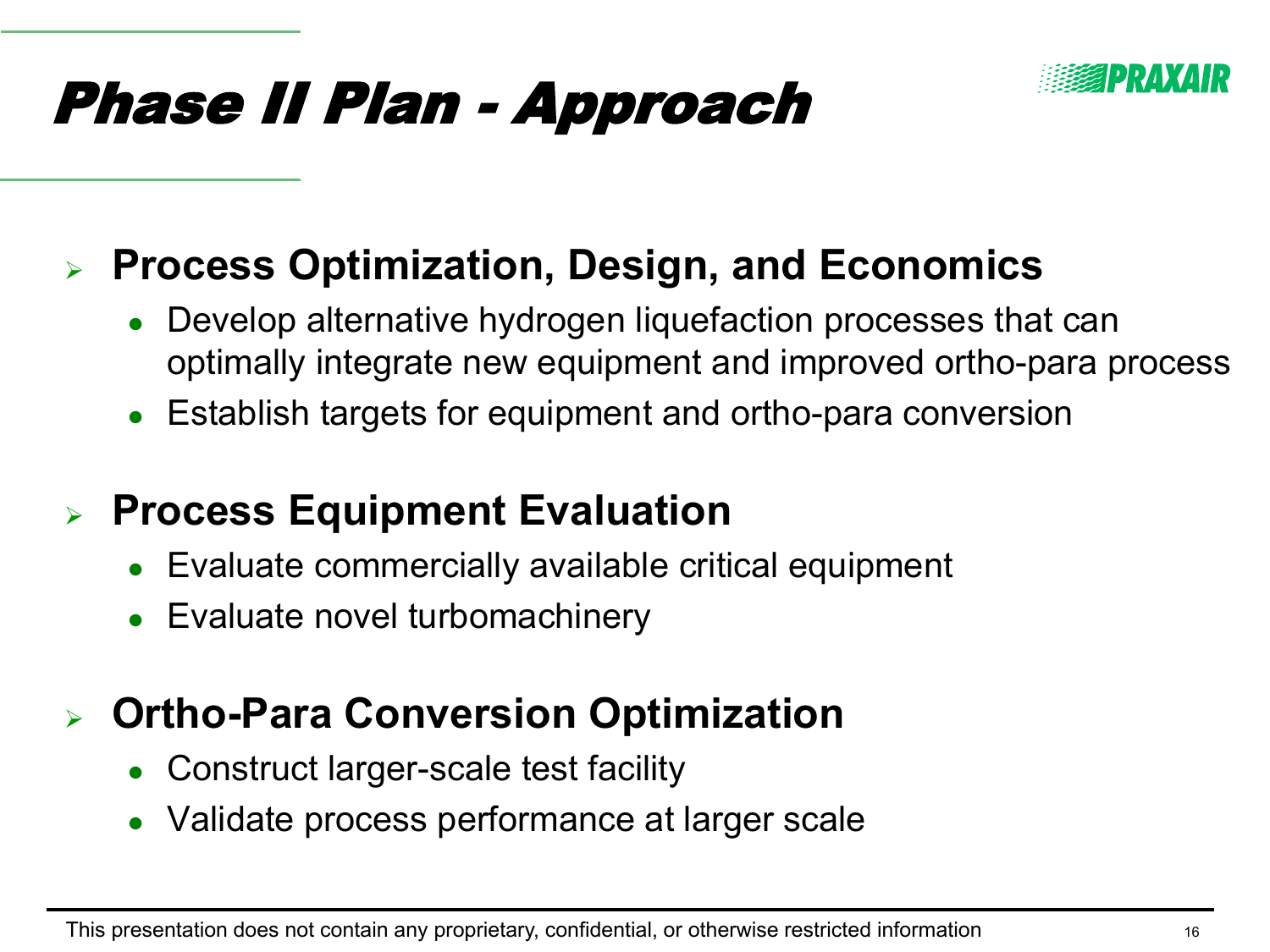

**Typical models are not accurate near the critical point**

- Need to handle temps from 20K to 300K
- Critical point is 33K, which is near where liquefaction occurs

### **Typical models do not distinguish between ortho and para**

- Cannot predict heat of conversion from ortho to para
- Cannot predict hydrogen stream composition
- Need accurate prediction to evaluate energy savings from ortho-para conversion processes

 **Para and normal hydrogen were implemented by the supplier of our process modeling software**

- Possible to model ortho-para conversion
- Accurate thermodynamic properties for equilibrium mixtures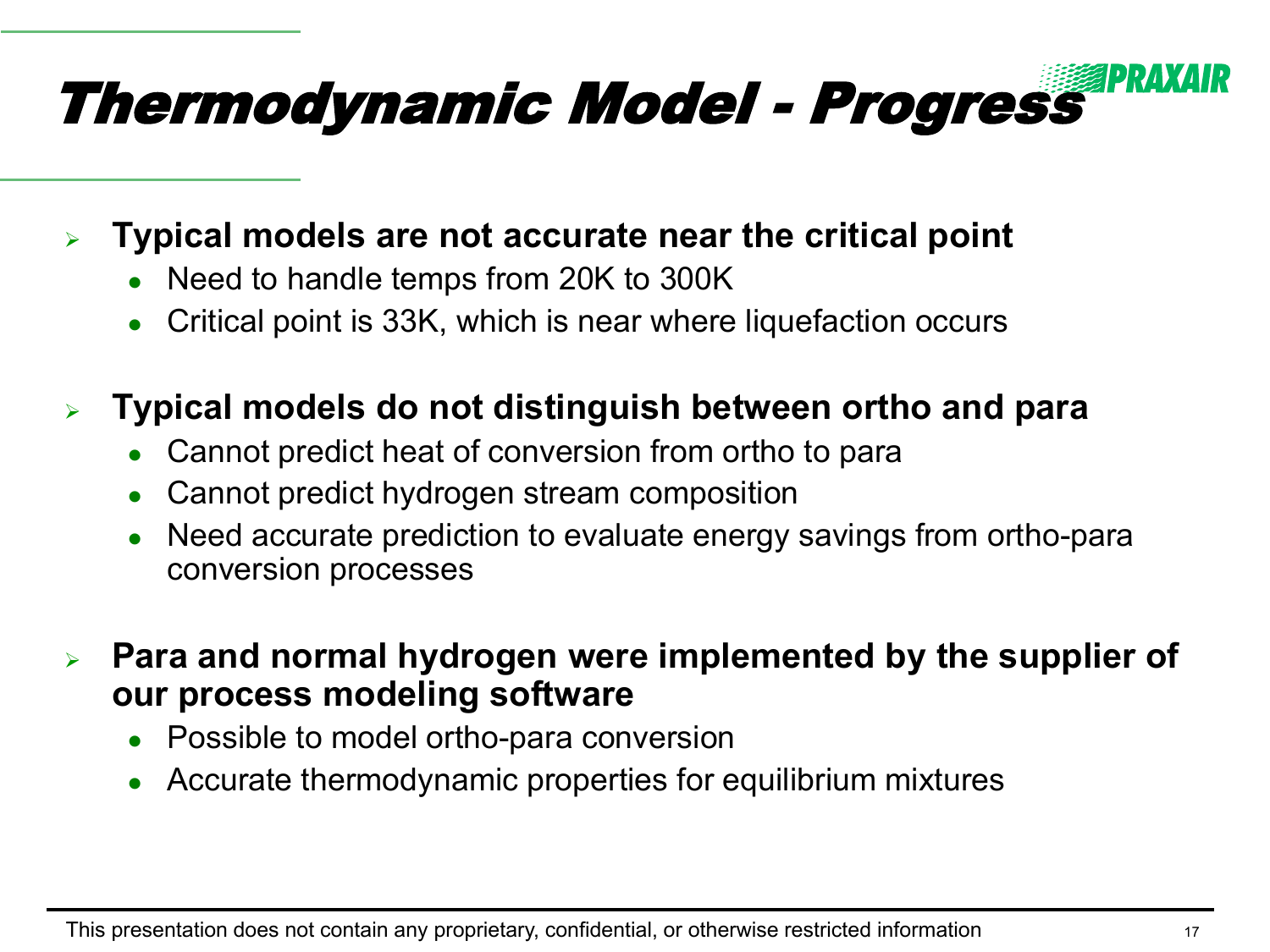

### **Both traditional and advanced liquefaction processes were modeled**

- Both models thoroughly examined areas where energy and cost savings could be achieved
- Experimental results were used to evaluate ortho-para conversion performance
- Different process configurations were evaluated based on experimental results
- Small efficiency improvements possible through improved ortho-para conversion and adding catalyst in the first heat exchanger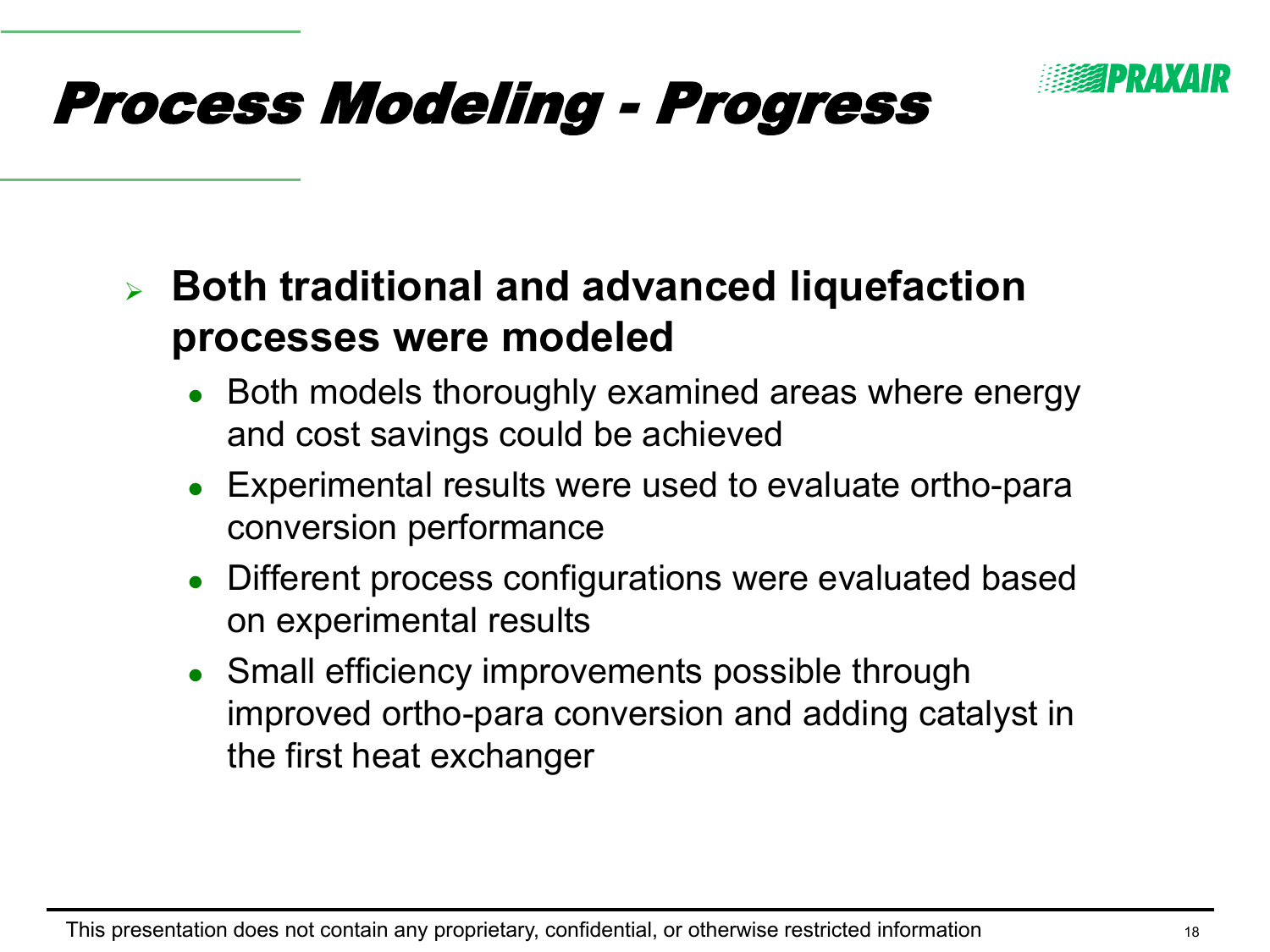

- **Cooling load is moved from 2nd heat exchanger to 1st heat exchanger**
- **External refrigeration increases by 17%**
- **LN2 requirement decreases by 11%**
- **Overall power consumption decreases by 2.4%**
- **Recycle flow is reduced**

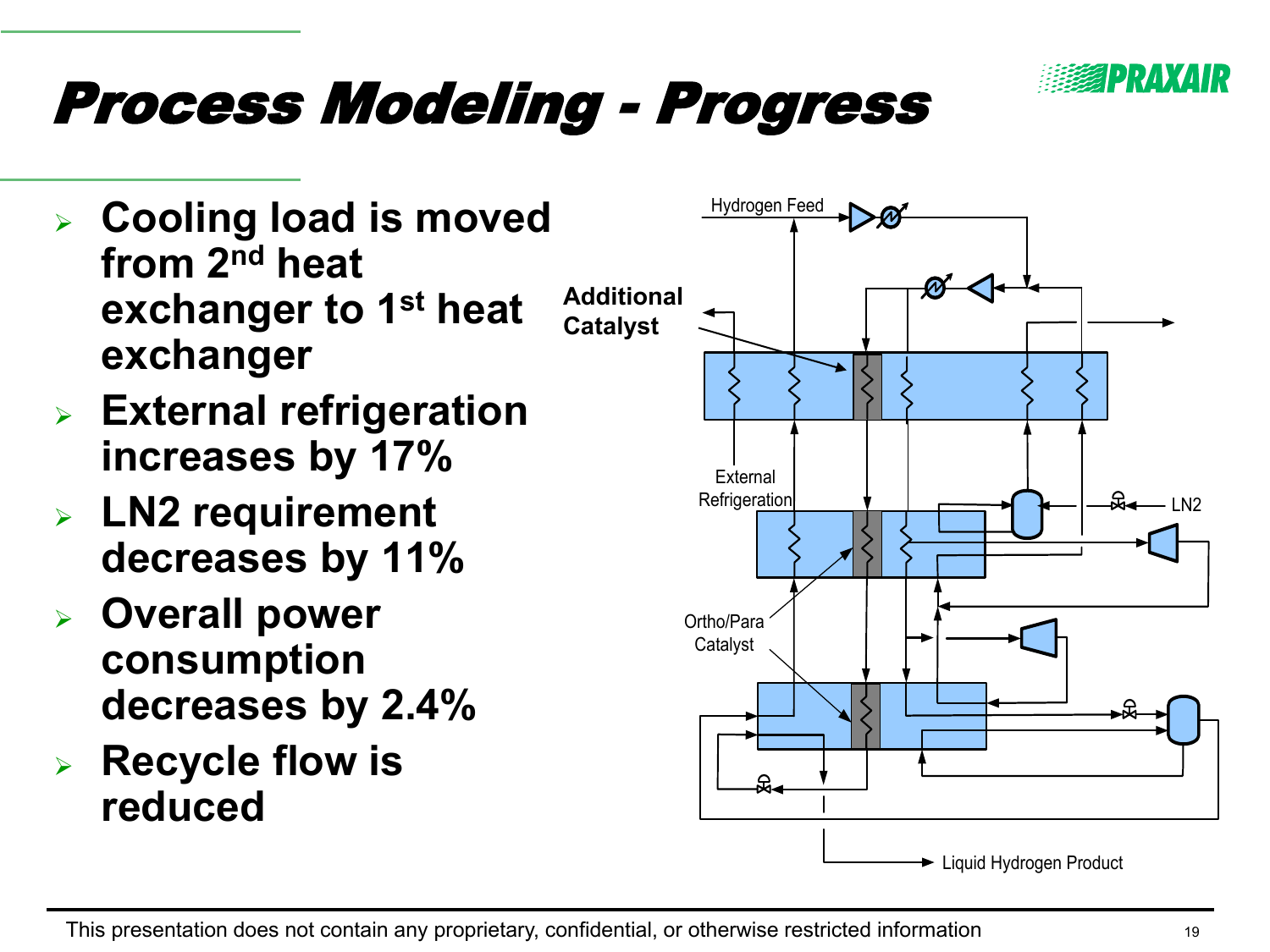



- **Most process power is consumed by compression**
- **Base case assumes 80% adiabatic efficiency for all stages**
- **100% turbine efficiency reduces power consumption < 10%**

This presentation does not contain any proprietary, confidential, or otherwise restricted information 20 20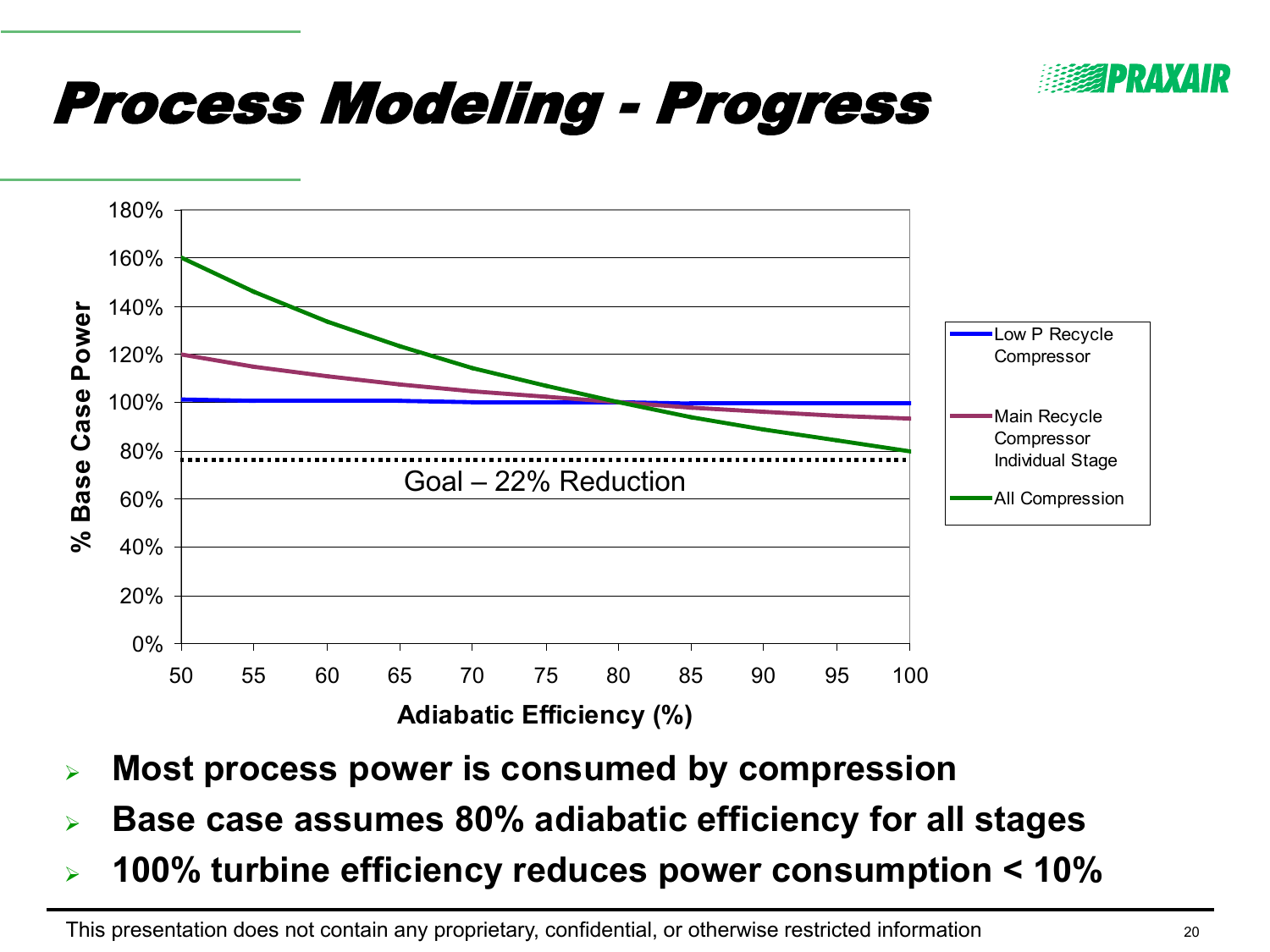#### ZPRAXAIR Ortho-Para Conversion - Progress

- **Large and small test systems were constructed**
- **Liquid nitrogen used for cooling**
- **Testing completed**
- **Performance exceeded requirements in one area, but fell short in another**
- **Overall performance was not sufficient to improve efficiency by 20%**



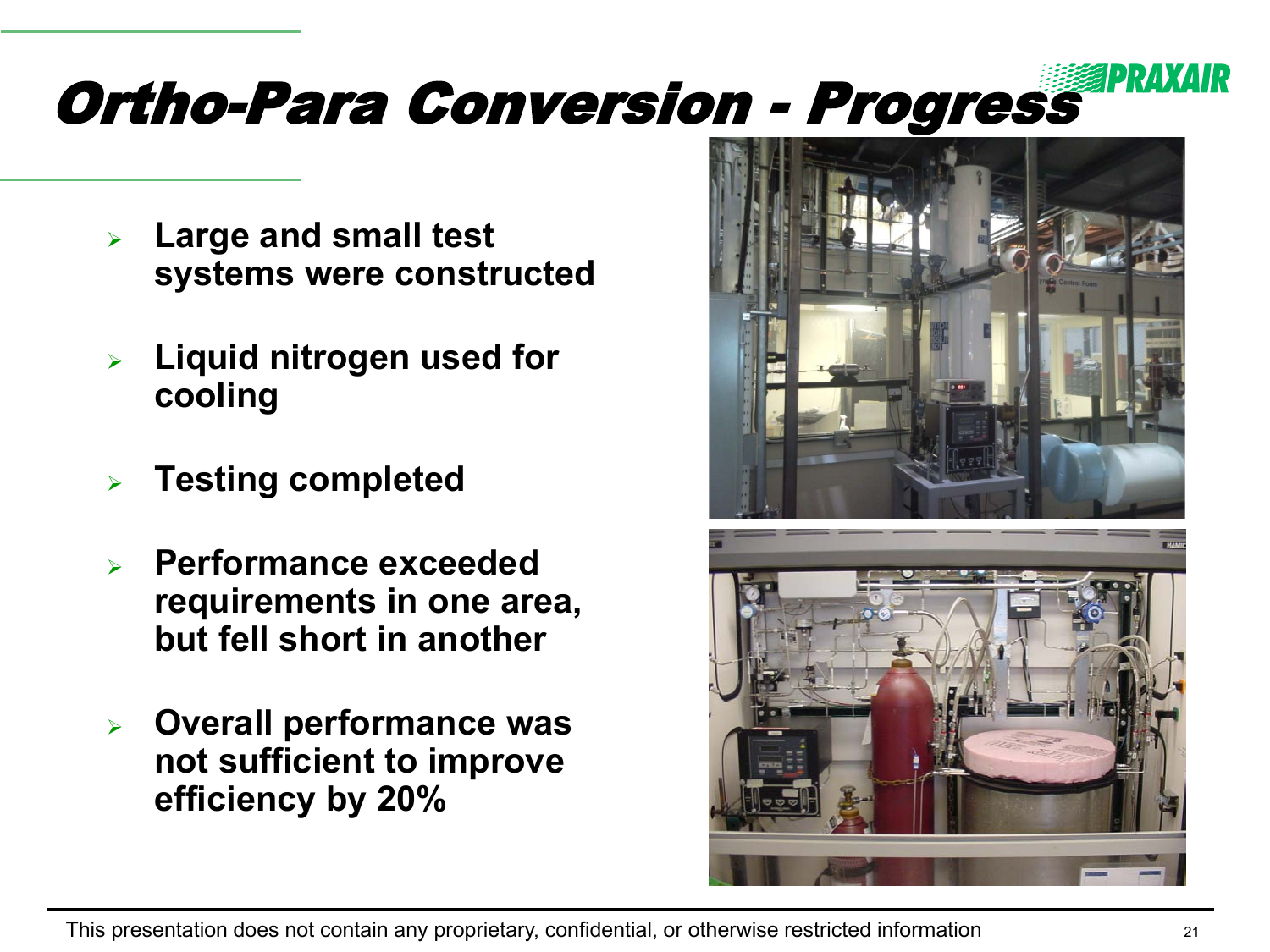

Improved Ortho-Para Conversion Process – Concept Alpha



- **Demonstrated performance was not enough to provide benefit**
- **50% performance improvement required to meet the target**
- **Target was not reached**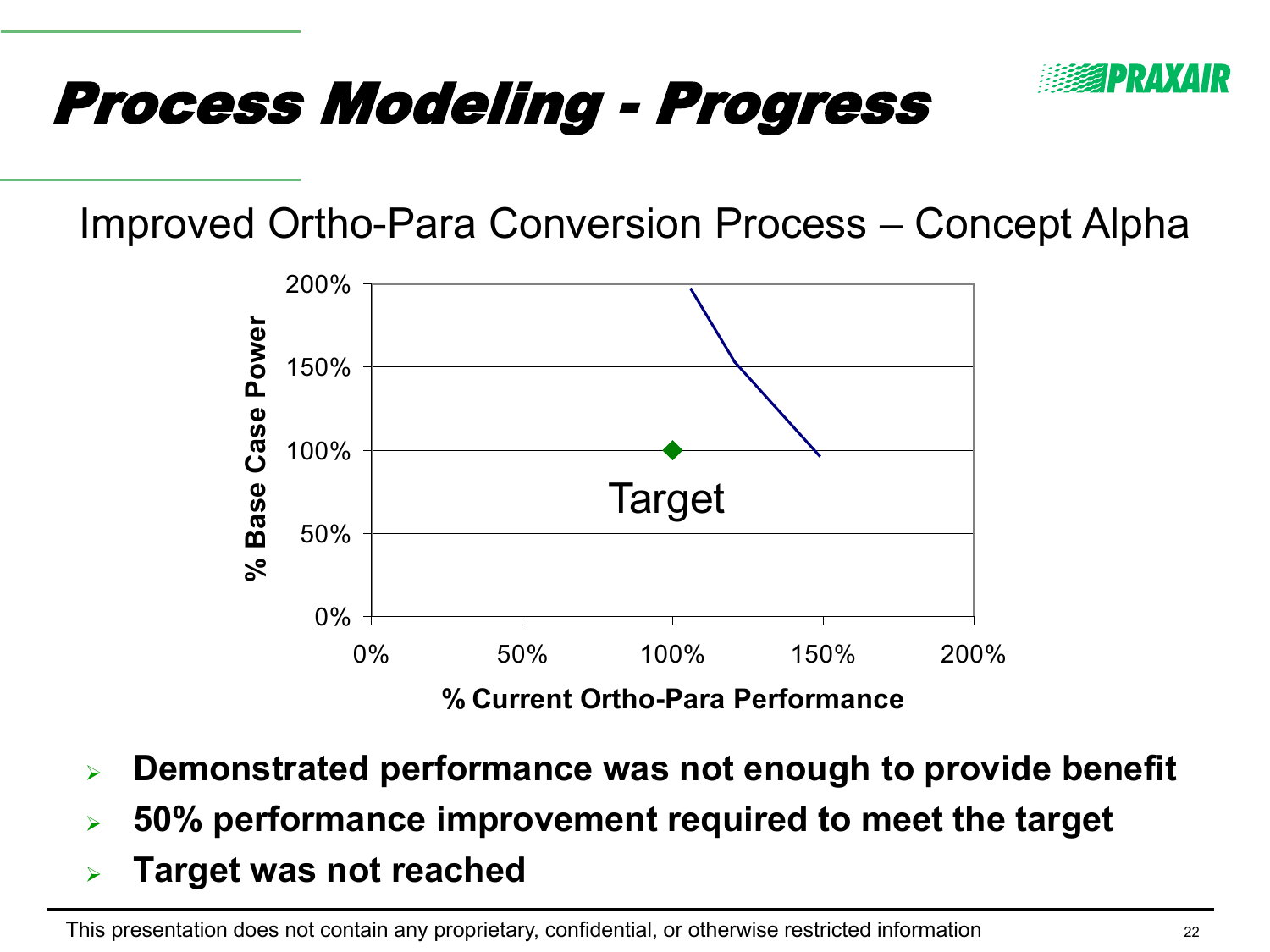

Improved Ortho-Para Conversion Process – Concept Beta



- **Demonstrated performance reached the target**
- **Overall process improvement of 8%**

This presentation does not contain any proprietary, confidential, or otherwise restricted information 23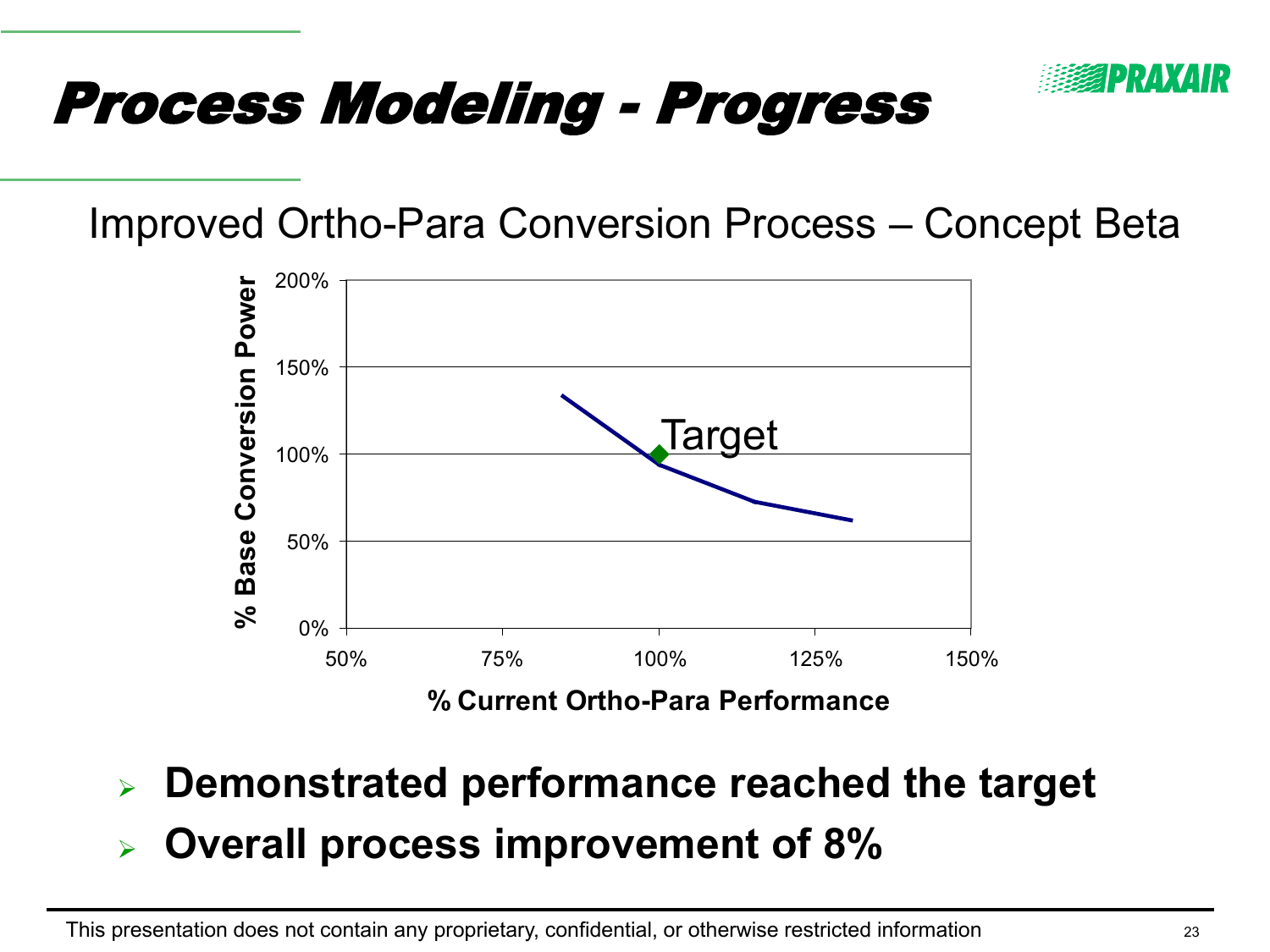

## Compressor Options



This presentation does not contain any proprietary, confidential, or otherwise restricted information <sup>24</sup>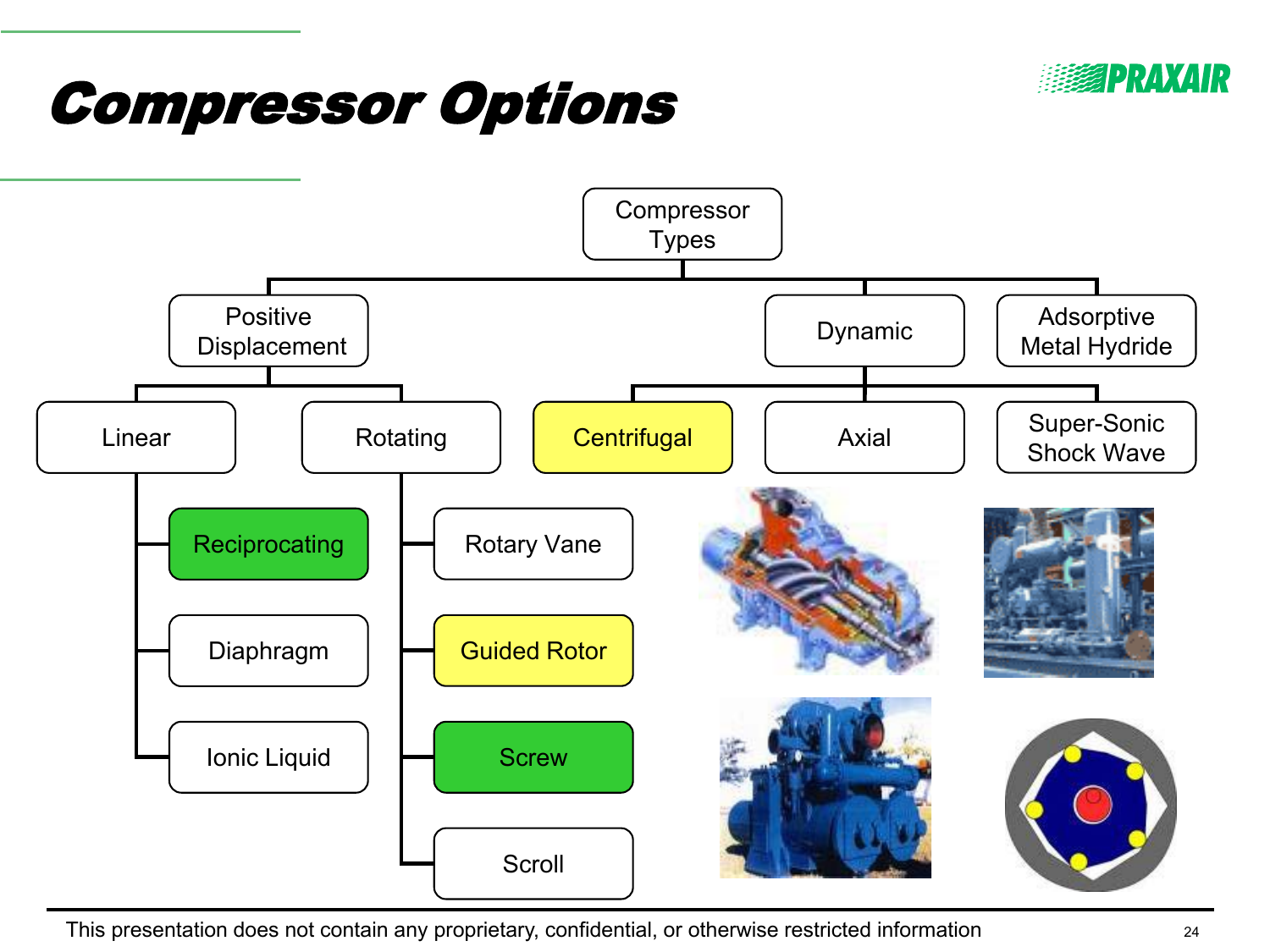

# Compressor Options

#### **Positive Displacement**

- **Reciprocating** 
	- Commercial, high efficiency, high first cost, large footprint, high maintenance
- Screw
	- Commercial, low efficiency, medium first cost, compact, low maintenance
- Metal Hydride
	- **In development, too small for 30 TPD hydrogen liquefaction system**
- Guided Rotor
	- $\blacksquare$  In development for hydrogen service, high efficiency, low maintenance

#### **Dynamic**

- **Centrifugal** 
	- In development, high efficiency, high first cost, small footprint, low maintenance
- Axial
	- Not suited for low molecular weight gas
- Shock Wave
	- Not suited for low molecular weight gas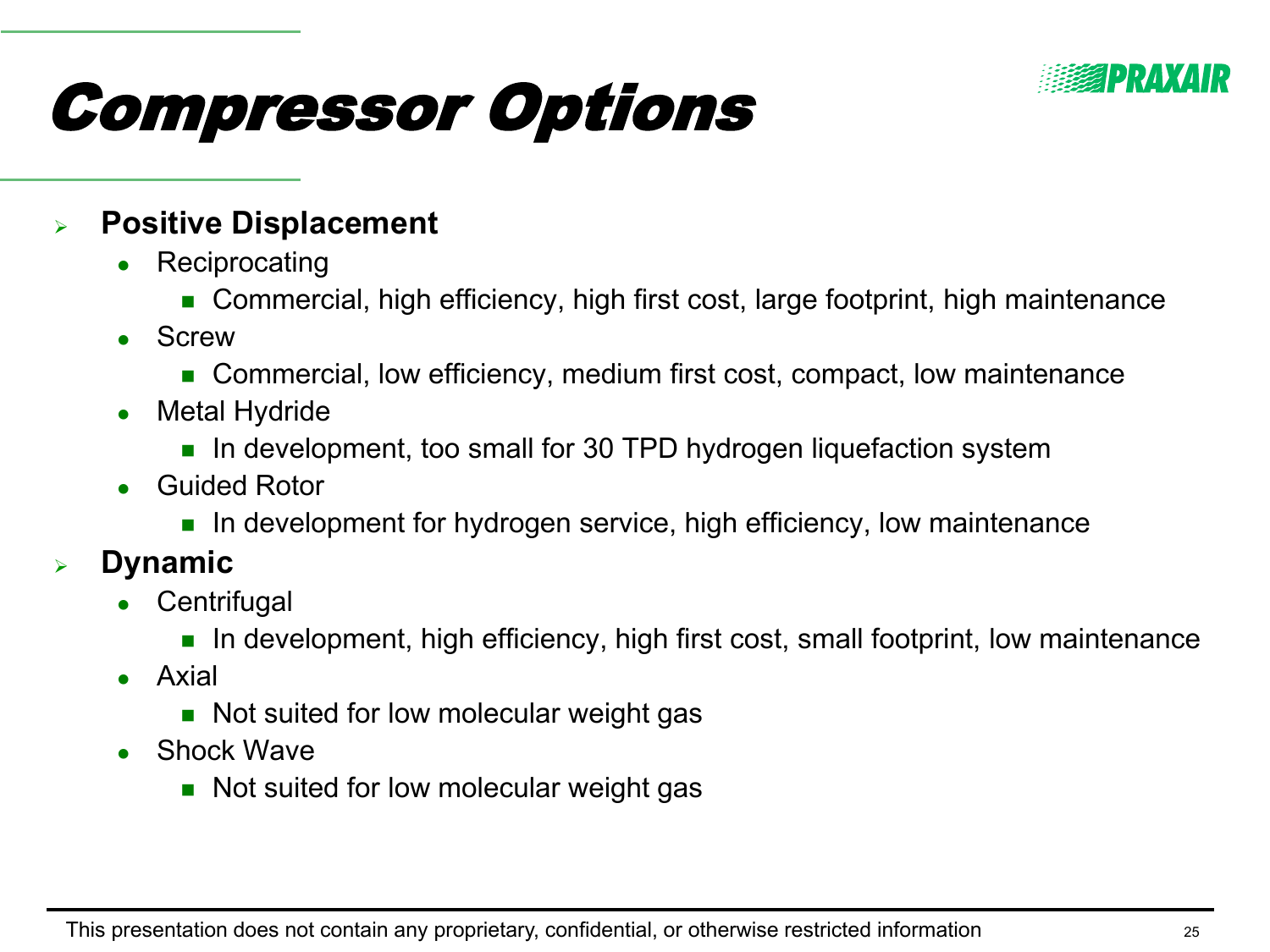

# Compressor Options

| Technology    | <b>Flow</b><br>Range | First<br>Cost | Relative<br>Maintenance | Adiabatic<br>Efficiency | Number of<br>Units required |    |
|---------------|----------------------|---------------|-------------------------|-------------------------|-----------------------------|----|
| <b>CFM</b>    |                      |               |                         | 30 tpd                  | 300 tpd                     |    |
| <b>Screw</b>  | 20,000               | Low           | <b>Medium</b>           | 70 to 75%               | $\mathbf 2$                 | 20 |
| Reciprocating | 40,000               | <b>High</b>   | High                    | 83 to 89%               |                             | 10 |
| Centrifugal   | 80,000               | <b>Medium</b> | Low                     | 80 to 89%               | 1                           | 5  |

### **Centrifugal**

- Ratio per stage  $\sim$  1.07 for typical wheel speeds
- Need high speed wheel (~2000 feet/sec tip speed) for reasonable ratio ~1.3
- Speed of sound in hydrogen is 4300 feet/s vs. 1100 for air

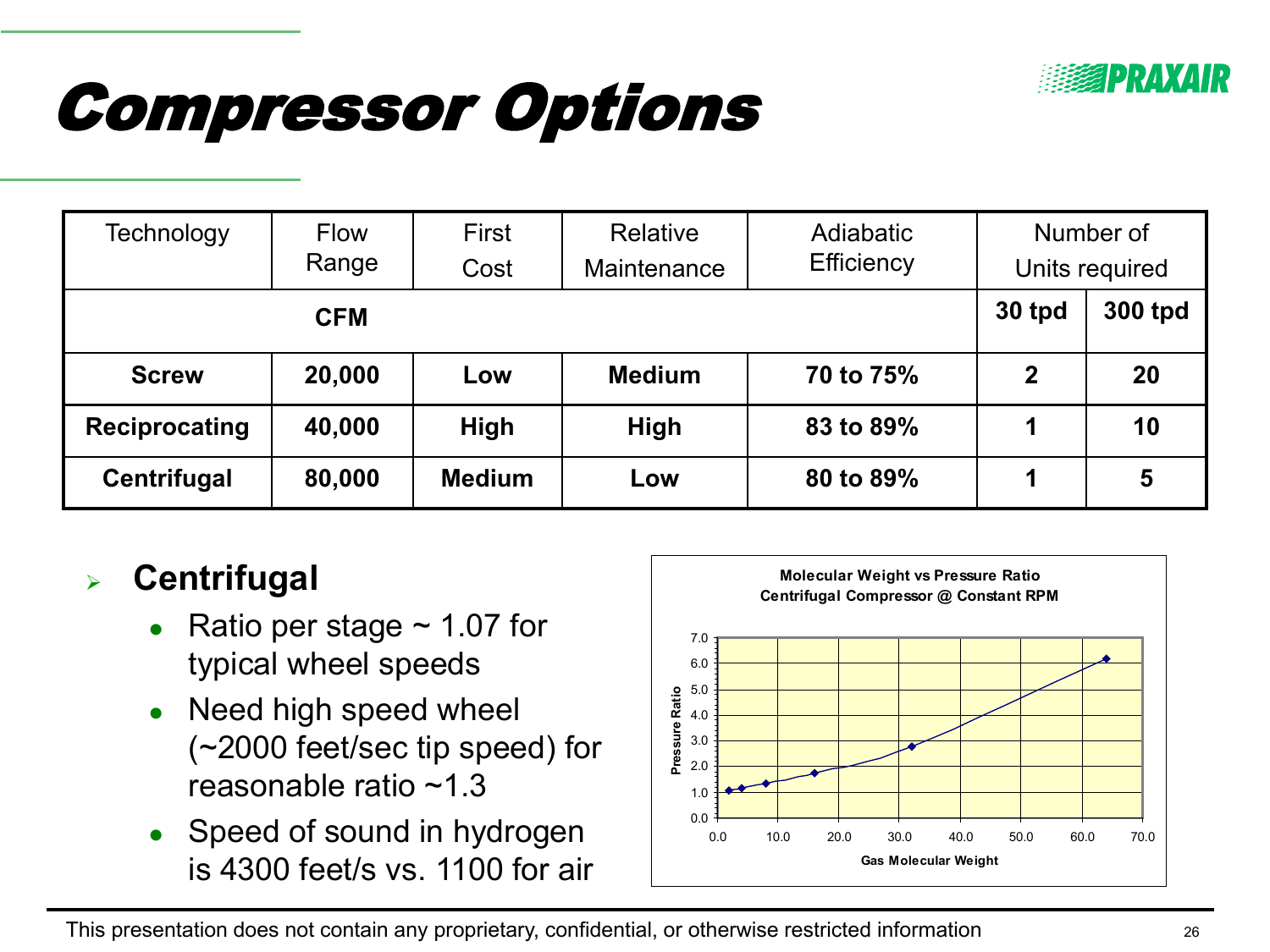

![](_page_26_Picture_1.jpeg)

- **Multi-faceted approach to improving hydrogen liquefaction by improving process efficiency and reducing capital cost** 
	- 22% power reduction required to meet DOE 2012 goal
- **Many small improvements required to meet target**
	- Improved equipment efficiency
	- Novel ortho-para conversion process
	- Other incremental improvements and process integrations
- **Several accomplishments in the program, but unable to reach the required 22% improvement**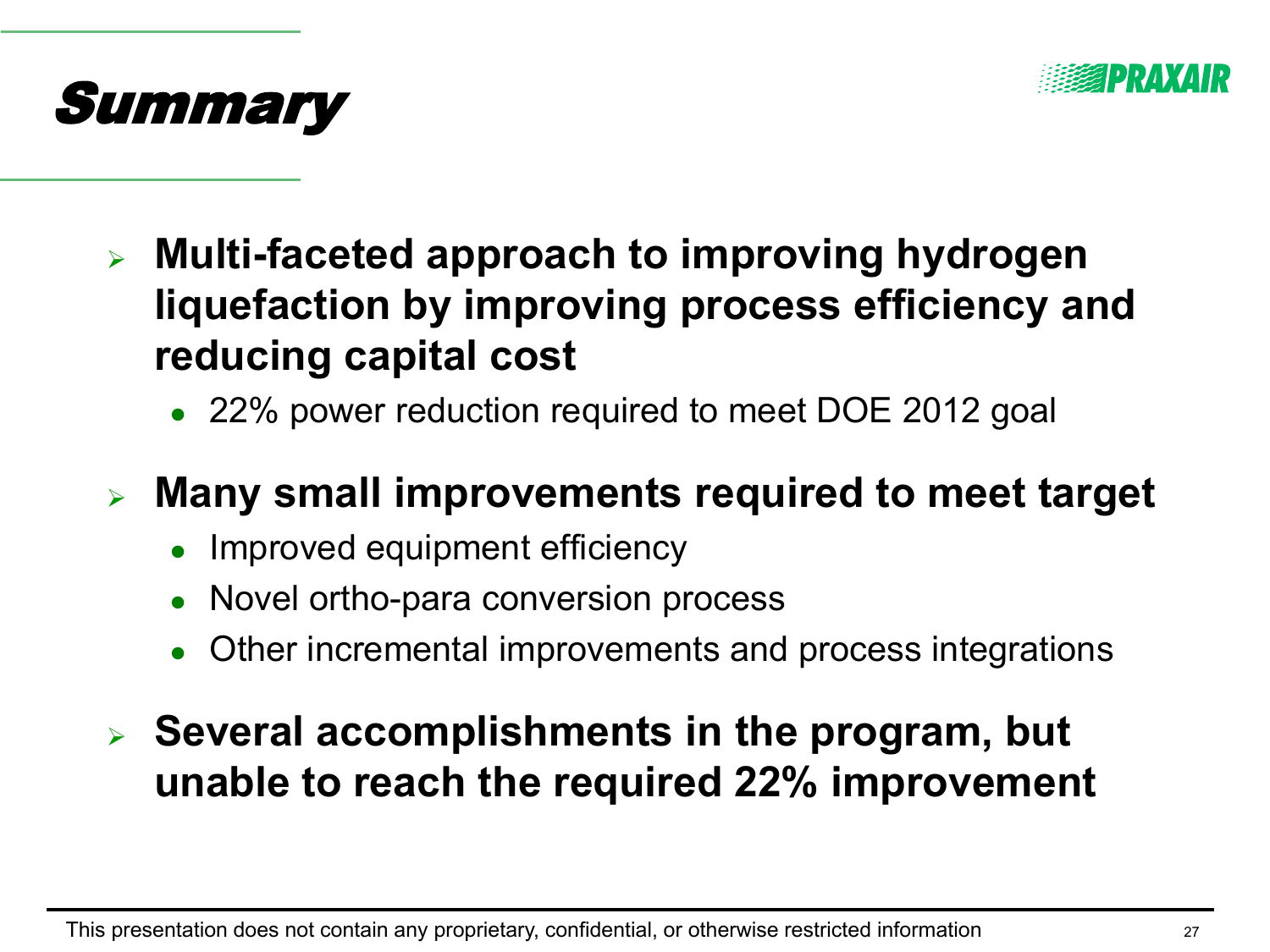![](_page_27_Picture_0.jpeg)

![](_page_27_Picture_1.jpeg)

- **Process simulation software improved to include para and normal hydrogen**
- **Efficiency improvements and improved process equipment were identified**
	- 100% compressor efficiency would save 20%, not enough to meet the 2012 DOE goal without other process improvements
- **Improved ortho-para conversion performance**
	- Adding catalyst to the high-temperature heat exchanger saves 2.4% of total power
- **Novel ortho-para conversion process met some, but not all performance requirements**
	- No power required for ortho-para conversion would save 18%